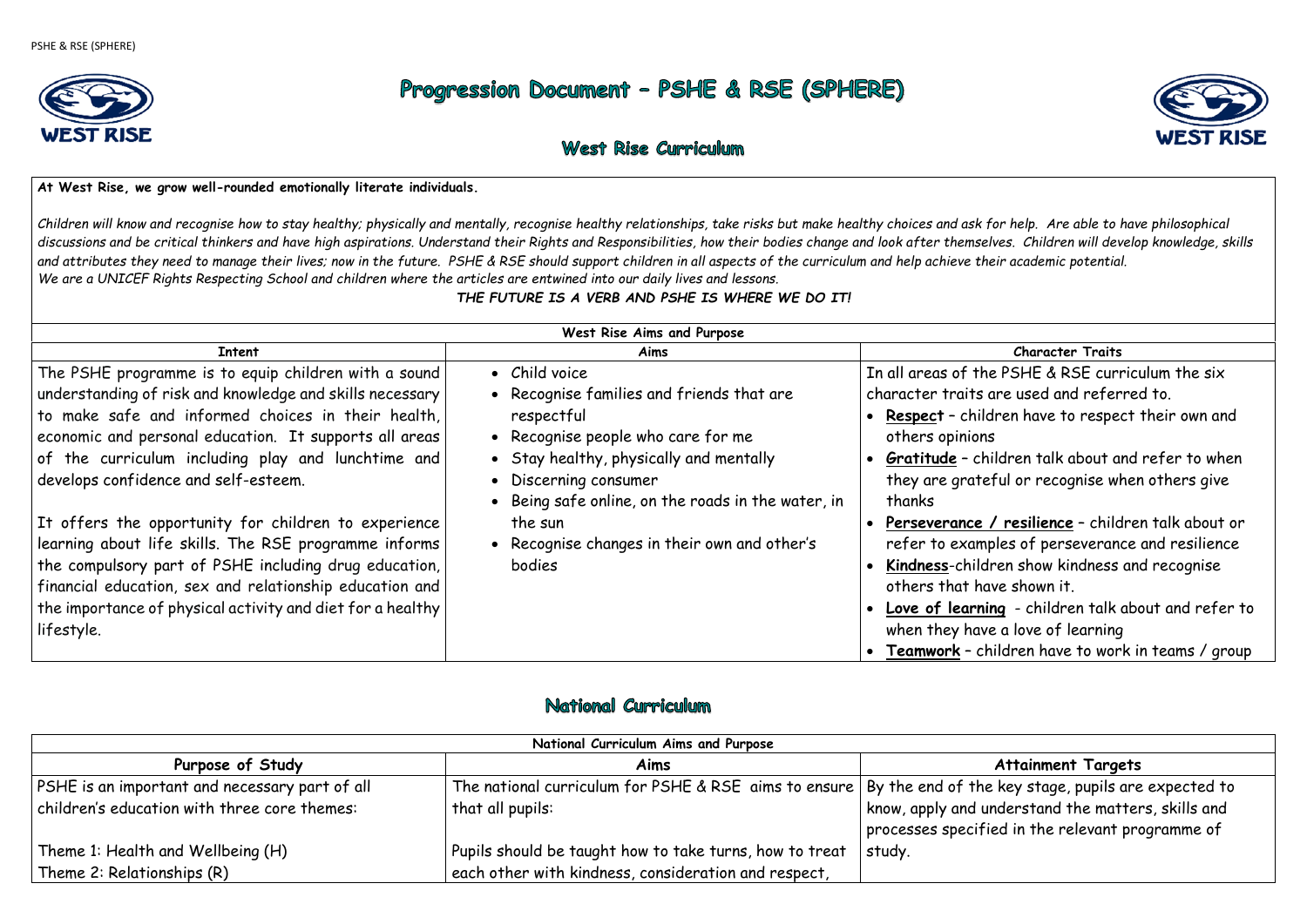PSHE & RSE (SPHERE)

| Theme 3: Living in the Wider World (L)                   | the importance of honesty and truthfulness, permission<br>seeking and giving, and the concept of personal privacy. |  |
|----------------------------------------------------------|--------------------------------------------------------------------------------------------------------------------|--|
| There are statutory and non-statutory requirements,      |                                                                                                                    |  |
| and PSHE & RSE covers children's personal                | Establishing personal space and boundaries, showing                                                                |  |
| development, economic well-being, effective              | respect and understanding the differences between                                                                  |  |
| relationships, personal responsibility including online, | appropriate and inappropriate or unsafe physical, and                                                              |  |
| emotional and physical changes at puberty and enables    | other, contact.                                                                                                    |  |
| children to make an active contribution in their         |                                                                                                                    |  |
| community within a spiral curriculum where prior         | A sex education programme tailored to the age and the                                                              |  |
| learning is revisited and reinforced and extended year   | physical and emotional maturity of the pupils.                                                                     |  |
| on year in an unbiased and balanced way.                 |                                                                                                                    |  |
|                                                          | NB. It is important to note that many aspects of                                                                   |  |
|                                                          | PSHE is covered in the day to day activities of                                                                    |  |
|                                                          | school life and community for example; whole school                                                                |  |
|                                                          | class and year groups assemblies, free times, play                                                                 |  |
|                                                          | times and lunch times visiting the library, school                                                                 |  |
|                                                          | trips school productions, extra school activities as                                                               |  |
|                                                          | well as Room 13 and Forest School as well as being a                                                               |  |
|                                                          | UNICEF Rights Respecting School (Currently Bronze                                                                  |  |
|                                                          | Award) and daily and termly and yearly transitions.                                                                |  |
|                                                          | Children have philosophical discussions in lessons and                                                             |  |
|                                                          | one lesson a term, (in a 6 week term), is dedicated                                                                |  |
|                                                          | to philosophy. Some children also have ELSA and                                                                    |  |
|                                                          | wellbeing support and there is a School Council; two<br>members in each year group.                                |  |
|                                                          |                                                                                                                    |  |
|                                                          |                                                                                                                    |  |

# Progression - Knowledge and Skills

**Subject Content, Knowledge and Skills** 

# **KS2 Health and Well Being**

**Physical Wellbeing** 

H1 how to make informed decisions about health

H2 about the elements of a balanced healthy lifestyle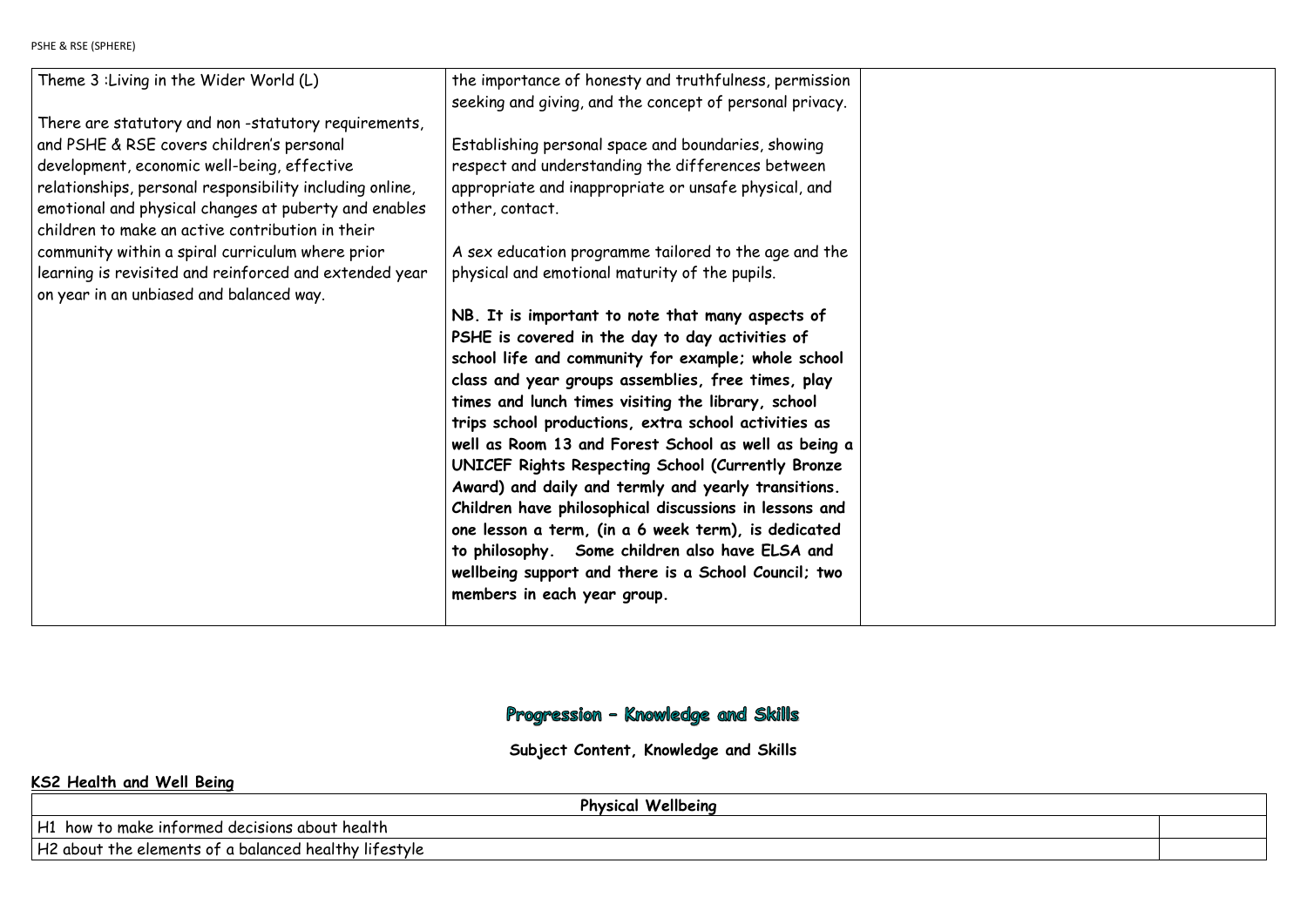H3 about choices that support a healthy lifestyle and recognise what might influence these

H4 how to recognise that habits can have both positive and negative effects on a healthy lifestyle

H5 about what good physical health means; how to recognise early signs of physical illness

H6 about what constitutes a healthy diet; how to plan healthy meals; benefits to a healthy and wellbeing of eating nutritionally rich f with not eating a healthy diet including obesity and tooth decay

H7 how regular (daily / weekly) exercise benefits mental and physical health e.g. walking, cycling to school, daily active engagement, opportunities to be physically active and some of the risks associated with an inactive lifestyle

H8 about how sleep contributes to a healthy lifestyle; routines that support good quality sleep, the effects of lack of sleep on the b behaviour and the ability to learn

H9 that bacteria and viruses can affect health; how everyday hygiene routines can limit the spread of infection; the wider importan and how to maintain it

H10 how medicines, when used responsibly, contribute to health, that some diseases can be prevented by vaccinations and immunisati be managed

H11 how to maintain good oral hygiene (including correct brushing and flossing) why regular visits to the dentist are essential, the impact of lifestyle intertylety choices on dental care (sugar consumption / acidic and sugar drinks ) and the effects of smoking

H12 about the benefits of sun exposure and risks of over exposure, how to keep safe from sun damage and sun / heat stroke and red cancer

H13 about the benefits of the internet; the importance of balancing time online with other activities; strategies for managing time o

H14 how hand when to seek support including which adults to speak to in and outside school, if they are worried about their health

**Mental Health**

H15 that mental health, just like physical healthy, is part of daily life, the importance of taking care of mental health

H 16 about strategies and behaviours that support mental health, including how good quality sleep, physical exercise, time outdoors, l community groups, clubs and activities and spending time with friends and family and doing things for others can support mental health

H17 to recognise that feelings can change over time and range in intensity

H18 about everyday things that affect feelings and the importance of expressing feelings

| foods; risks associated               |  |
|---------------------------------------|--|
| recognise                             |  |
| ody, on feelings and                  |  |
| ce of personal hygiene                |  |
| ions; how allergies can               |  |
| pact of lifestyle                     |  |
| duce the risk of skin                 |  |
| nline                                 |  |
|                                       |  |
|                                       |  |
|                                       |  |
|                                       |  |
| being involved in<br>th and wellbeing |  |
|                                       |  |
|                                       |  |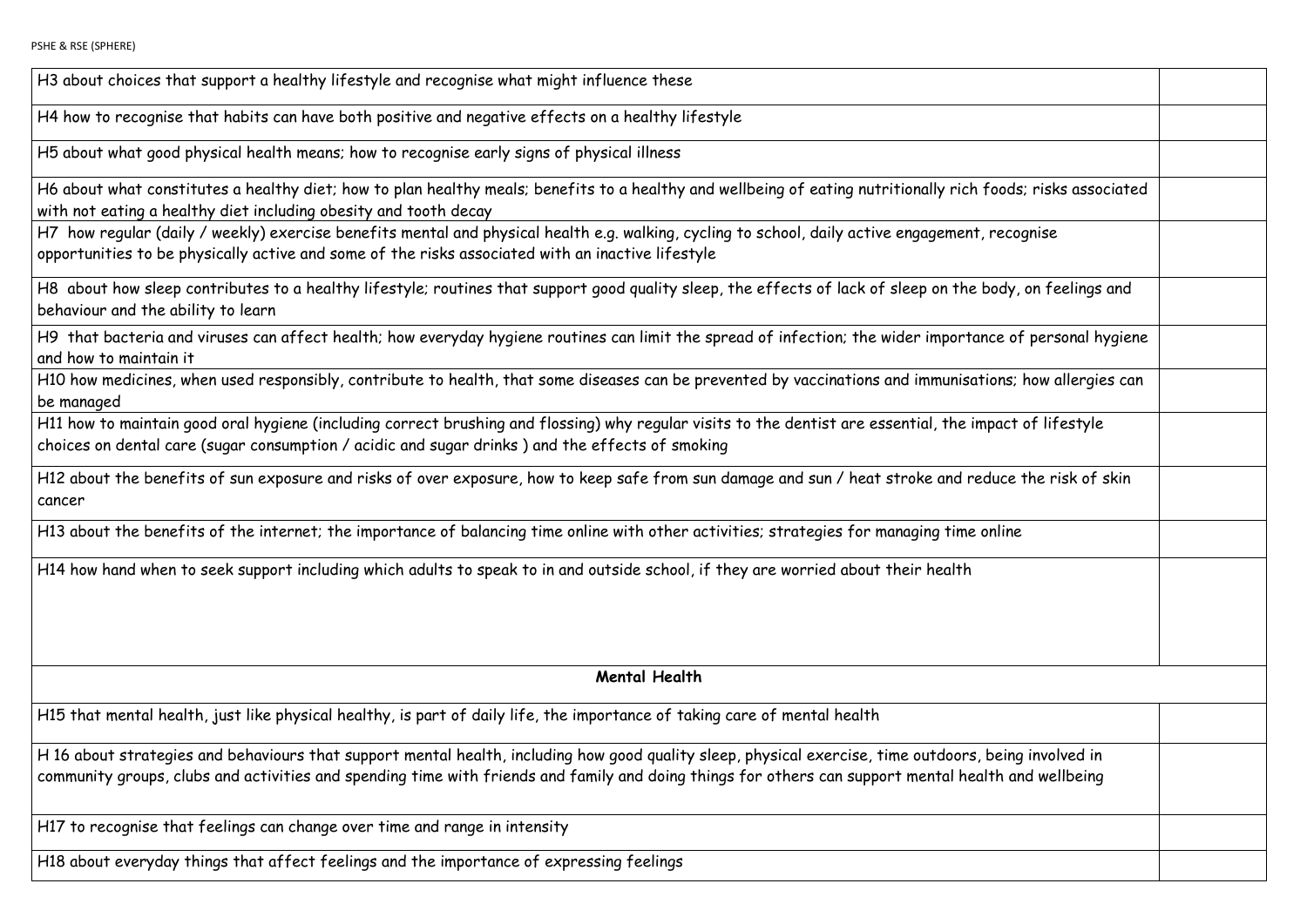H19 a varied vocabulary to use when talking about feelings; about how to express feelings in different ways

H20 strategies to respond to feelings, including intense or conflicting feelings, how to manage and respond to feelings appropriately different situations

H22 to recognise that anyone can experience mental ill health; that most difficulties can be resolved with help and support and hat it discuss feelings with a trusted adult

H23 about change and loss, including death, and how these can affect feelings, ways of expressing and managing grief and bereaveme

H21 to recognise warning signs about mental health and wellbeing and how to seek support for themselves and others

| and proportionately in |                                                                           |
|------------------------|---------------------------------------------------------------------------|
|                        | ELSA & Mrs Lumby All<br>members of staff<br>trusted friends and<br>adults |
| t is important to      | As above                                                                  |
| znt                    | As above                                                                  |
|                        | Year 6 Term 5 & 6<br>transition                                           |
|                        |                                                                           |
|                        |                                                                           |
|                        |                                                                           |
|                        |                                                                           |
|                        |                                                                           |
|                        |                                                                           |
| to human reproduction  |                                                                           |
| bout the menstrual     |                                                                           |
| giene                  |                                                                           |
| here are ways to       |                                                                           |
|                        |                                                                           |

H24 problem solving strategies for dealing with emotions, challenges and change including the transition to new schools

H31 about the physical and emotional changes that happen when approaching and during puberty (including menstruation, key facts ab cycle and menstrual wellbeing, erections and wet dreams)

H32 about how hygiene routines change during the time of puberty, the importance of keeping clean and how to maintain personal hyg

## **Ourselves, Growing and Changing**

H25 about personal identify, what contributes to who we are (ethnicity, family gender, faith, culture, hobbies, like and dislikes)

H33 about how the process of reproduction and birth as part of the human life cycle; how babies are conceived and born (and that the prevent a baby being conceived and made), how babies need to be cared for

H26 that for some people gender identify does not correspond with their biological sex

H27 to recognise their individual and personal qualities

H28 to identify personal strengths, skills, achievements and interests and how these contribute to a sense of self-worth

H29 about how to manage setbacks/perceived failures, including how to re-frame unhelpful thoughts

H30 to identify the external genitalia and internal reproductive organs in males and females and how the process of puberty relates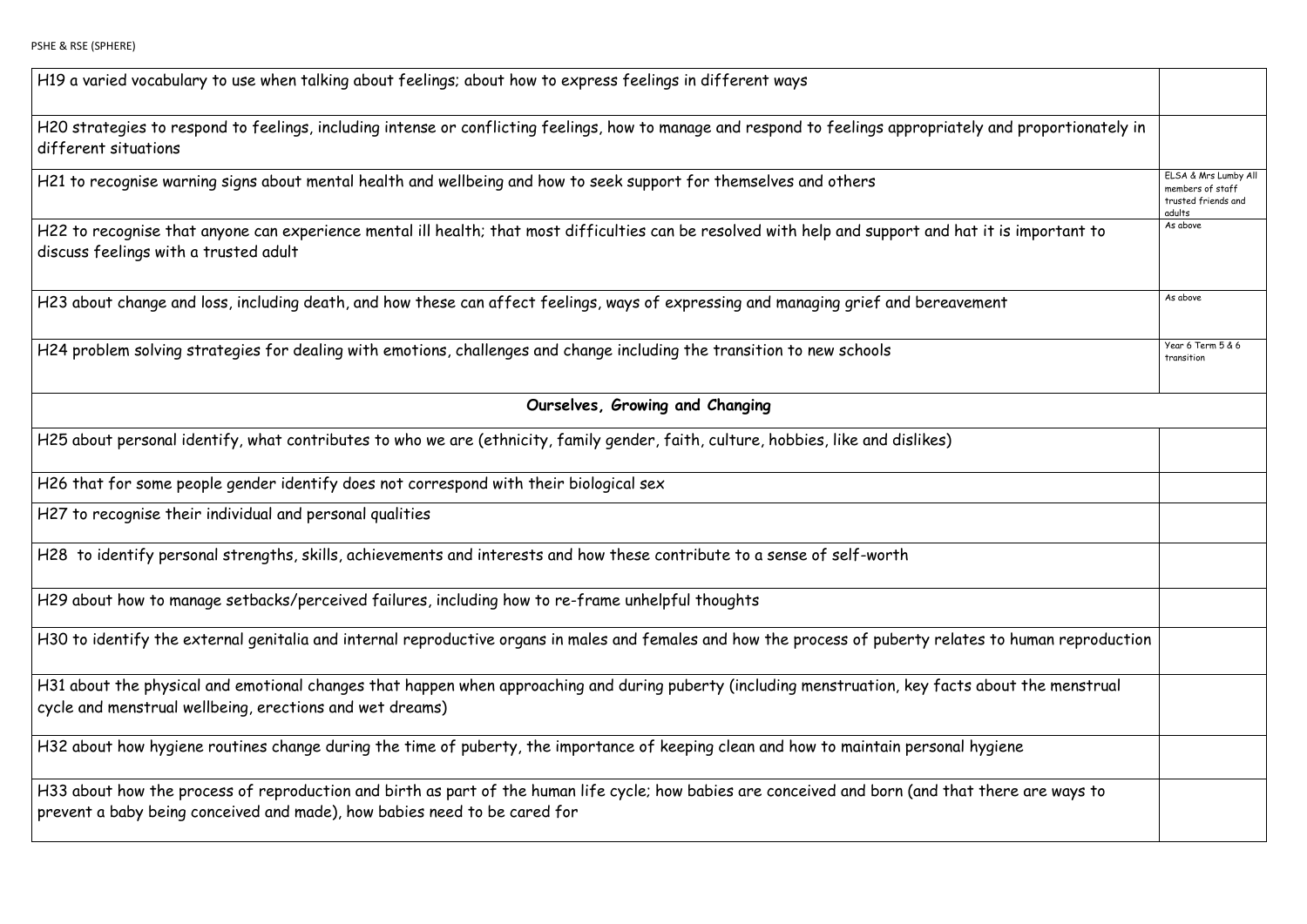H34 about where to get more information, help and advice about growing and changing, especially about puberty

H35 about the new opportunities and responsibilities that increasing independence may bring

H36 strategies to manage transitions between classes and key stages

H37 reasons for following and complying with regulations and restrictions (including age restrictions) how they promote personal safety reference to social media, television programmes, films, games and online gaming

**Keeping Safe** 

H41 strategies for keeping safe in the local environment or unfamiliar places (rail, water road) and firework safety, safe use of digit out and about

H38 how to predict, assess and manage risk in different situations

H39 about hazards (including fire risks) that may cause harm, injury or risk in the home and what they can do to reduce risks and kee

H42 about the importance of keeping personal information private, strategies keeping safe online, including how to manage requests information or images of themselves and others; what to do if frightened or worried by something seen or read online and how to rep inappropriate content and contact

H44 how to respond and react in an emergency situation; how to identify situation that may require the emergency services, know ho and what to say

H40 about the importance of taking medicines correctly and using household products safely (eg following instructions carefully)

H45 that female genital mutilation (FGM) is against British law, what do and and whom to tell if they think they or someone they know

H46 about the risks and effects of legal drugs common to everyday life e.g. cigarettes, e-cigarettes, vaping, alcohol and medicines ar health; recognise that drug use can become a habit which can be difficult to break

H47 to recognise that there are laws surrounding the use of legal drugs and that some drugs are illegal to own, use and give to other

|                        | Daily routines |
|------------------------|----------------|
|                        |                |
| ety and wellbeing with |                |
|                        |                |
|                        |                |
| ep safe                |                |
|                        |                |
| al devices when and    |                |
| for personal           |                |
| port concerns,         |                |
|                        |                |
|                        | Year 6 Term 6  |
| ow to contact them     | Year 6 Term 6  |
| ow might be at risk    | Year 5 Term 6  |
| nd their impact on     |                |
|                        |                |
| 'S                     |                |
|                        |                |
|                        |                |
| <b>to if they have</b> |                |
|                        |                |

H50 about the organisations that can support people concerning alcohol, tobacco and nicotine or other drug use, people they can talk concerns

H43 about what is meant by first aid, basic techniques for dealing with common injuries

H48 about why people choose to use or not use drugs, including alcohol and smoking and vaping

H49 about the mixed messages in the media about drugs alcohol and smoking/ vaping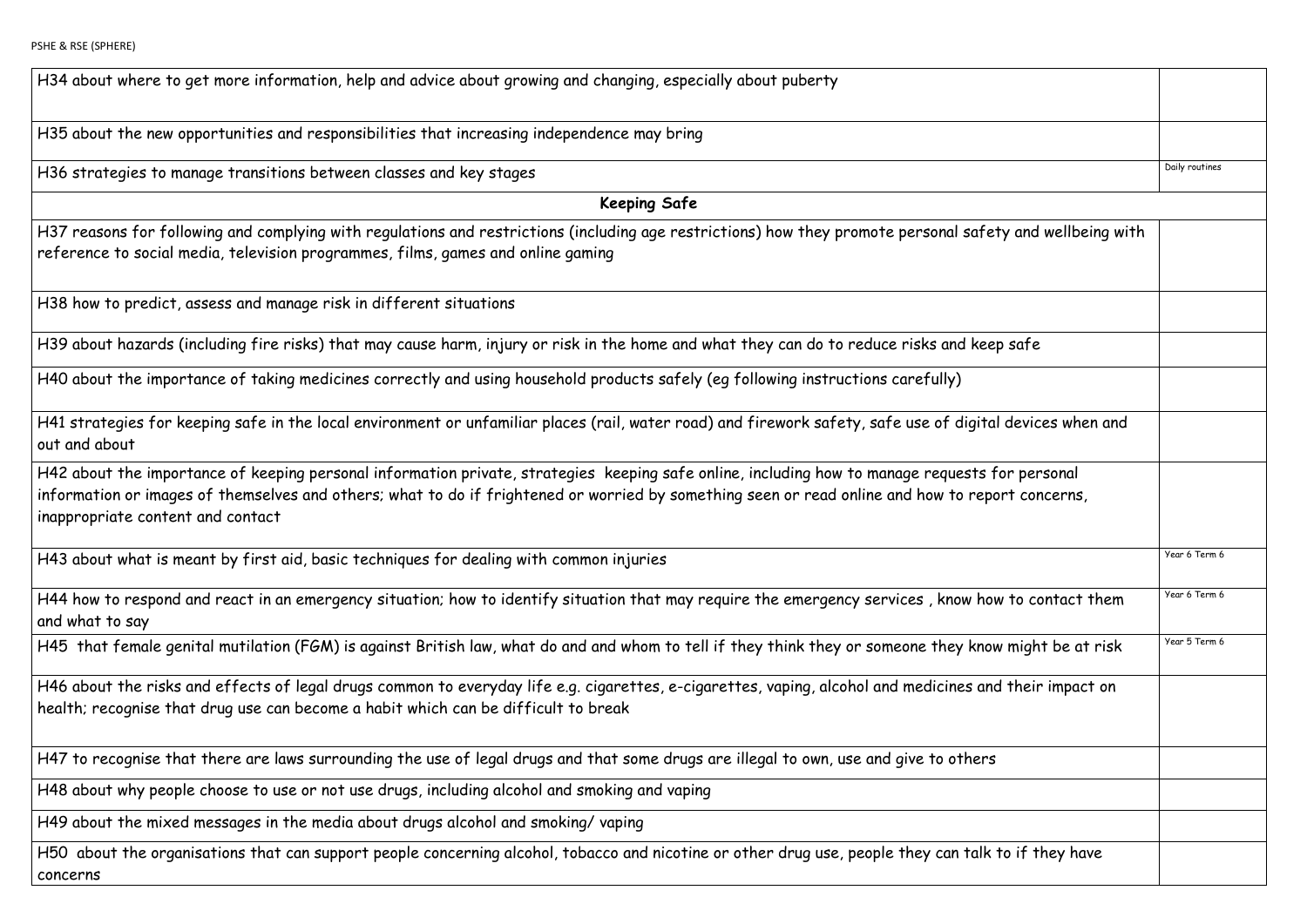#### **KS2 Relationships**

**Families and Close Positive Relationships** R1 to recognise that there are different types of relationships (e.g. friendships, family relationships, romantic relationships and online R2a that people may be attracted to someone emotionally, romantically and sexually

R2b that people may be attracted to someone of the same sex or different sex to them and that gender identity and sexual orienta R3 about marriage and civil partnership as a legal declaration of commitment made by two consenting adults who love and care for ea

R4 that forcing anyone to marry against their will is a crime that help and support is available to people who are worried about this for others

intended to be lifelong

R7 to recognise and respect that there are different types of family structures including single parents same sex parents, blended f parents and that families of all types can give family members love, security and stability

R8 to recognise other shared characteristics of healthy family life, including commitment, care, spending time together, being there times of difficulty

R5 that people who love and care for each other can be in a committed relationship (married, living together, living apart)

R6 that a feature of positive family life is caring relationships about the different ways in which people care for one another

R12 to recognise what is meant to know someone online and how this differs from knowing someone face-to-face and risks of commur others not know face-to face

R9 how to recognise if family relationships are making them feel unhappy or unsafe and how to seek help and advice

R20 strategies to respond to hurtful behaviour experienced or witnessed, offline and online including teasing, name calling and bullyir harassment or the deliberate excluding of others, and how to report concerns and get support

R10 about the importance of friendships, strategies for building positive friendships and how positive friendships support wellbeing R11 what constitutes a positive healthy friendship e.g. mutual respect, trust, truthfulness, loyalty, kindness, generosity, sharing inter support with problems and difficulties that the same principles apply to online friendships as to face-to-face relationships

R23 about why someone may have behave differently online, including pretending to be someone they are not, strategies for recognistion content and contact, how to report concerns

| ne relationships)       |  |
|-------------------------|--|
|                         |  |
| tion are different      |  |
| ch other which is       |  |
|                         |  |
| or themselves or        |  |
|                         |  |
|                         |  |
|                         |  |
| families, foster        |  |
|                         |  |
| for each other in       |  |
|                         |  |
|                         |  |
|                         |  |
| rests and experiences,  |  |
| nicating online with    |  |
|                         |  |
|                         |  |
| include them            |  |
| nline actions of others |  |
|                         |  |
|                         |  |
| rt if necessary         |  |
|                         |  |
|                         |  |
|                         |  |
| ng, trolling,           |  |
|                         |  |
|                         |  |
|                         |  |
| sing risks, harmful     |  |
|                         |  |

R13 the importance of seeking support if feeling lonely or excluded

R14 the healthy friendships make people feel included, recognise when others may feel lonely or excluded and strategies for how to

R15 strategies for recognising and managing peer influence and a desire for peer approval in friendships to recognise the effect of o

R16 how friendships can change over time about making new friends and the benefits of having different types of friends

R17 that friendships have ups and downs, strategies to resolve disputes and reconcile differences positively and safely

R18 to recognise if a friendship online and offline is making them feel unsafe or uncomfortable how to manage this and ask for suppo

**Managing Hurtful Behaviour and Bullying**

R19 about the impact of bullying including offline and online and the consequences of hurtful behaviour

R21 about discrimination and what it means and how to challenge it

R22 abut privacy and personal boundaries, what is appropriate in friendships and wider relationships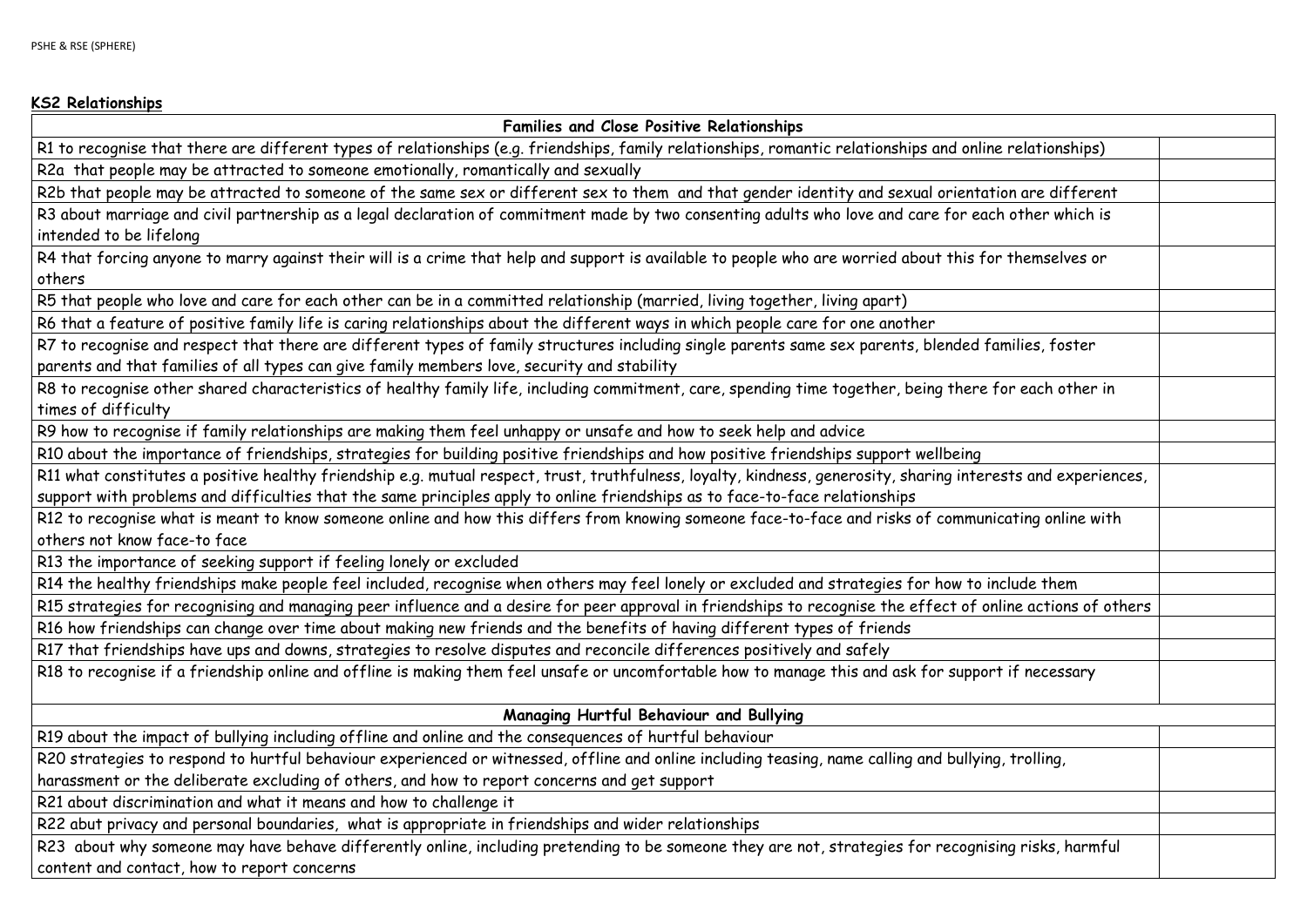PSHE & RSE (SPHERE)

R24 how to respond safely and appropriately to adults they may encounter ( in all contexts including online) who they do not know

R25 recognise different types of physical contact, what is acceptable and unacceptable, strategies to respond to unwanted physical

R27 about keeping something confidential or secret, when this should or should not be agreed to and when it is right to break confidence or share and a lot of the share and when it is right to break confidence and when it secrets (birthday surprise etc.)

R28 how to recognise pressure from others to do something unsafe or that makes them feel uncomfortable and strategies for manag

R26 about seeking and giving permission (consent) in different situations

R31 to recognise the importance of self- respect and how this can affect their thoughts and feelings about themselves that everyon should expect to be treated politely and with respect by others including when online and or anonymously in school and in the wider so improve or support courteous respectful relationships.

R32 about respecting the differences and similarities between people and recognising what they have in common with others e.g. phy and or backgrounds

R33 to listen and respond respectfully to a wide range of people, including those whose traditions beliefs and lifestyle are different R34 how to discuss and debate topical issues respect other people's point of view and constructively challenge those they disagree w

R29 where to get advice and report concerns if worried about their own or someone else's personal safety (including online)

**Respecting Self and Others** 

R30 that personal behaviour can affect other people, to recognise and model respectful behaviour online

### **KS2 Living in the Wider World**

| <b>Shared Responsibilities</b>                                                                                                                             |  |  |
|------------------------------------------------------------------------------------------------------------------------------------------------------------|--|--|
| L1 to recognise reasons for rules and laws; consequences of not adhering to rules and laws                                                                 |  |  |
| L2 to recognise that there are human rights that are there to protect everyone                                                                             |  |  |
| L3 about relationships between rights and responsibilities                                                                                                 |  |  |
| L4 the importance of having compassions towards others, shared responsibilities we all have for caring for other people and living things how to show care |  |  |
| and concern for others                                                                                                                                     |  |  |
| L5 ways of carrying out shared responsibilities for protecting the environment in school and at home how everyday choices can affect the environment e.g.  |  |  |
| reusing reducing recycling food choices etc.                                                                                                               |  |  |
| <b>Communities</b>                                                                                                                                         |  |  |
| L6 about the different groups that make up their community what living in a community means                                                                |  |  |
| L7 to value the different contributions that people and groups make to the community                                                                       |  |  |
| L8 about diversity; what it means the benefits of living in a diverse community about valuing diversity within communities                                 |  |  |
| L9 about stereotypes, how they can negatively influence behaviours and attitudes towards others, strategies for challenging stereotypes                    |  |  |
| L10 about prejudice how to recognise behaviours / actions which discriminate against others ways of responding to it if witnessed or experienced           |  |  |
| L11 recognise ways in which the internet and social media can be used both positively and negatively                                                       |  |  |
| L12 how to assess the reliability of sources of information on line and how to make safe and reliable choices from search results                          |  |  |
| L13 about some of the different ways information and data is shared and used online including for commercial purposes                                      |  |  |

| contact                  |  |
|--------------------------|--|
|                          |  |
| ence or share a          |  |
|                          |  |
| ging this                |  |
|                          |  |
|                          |  |
|                          |  |
| e including them,        |  |
| ociety strategies to     |  |
|                          |  |
| ysically, in personality |  |
|                          |  |
| from their own           |  |
| vith                     |  |
|                          |  |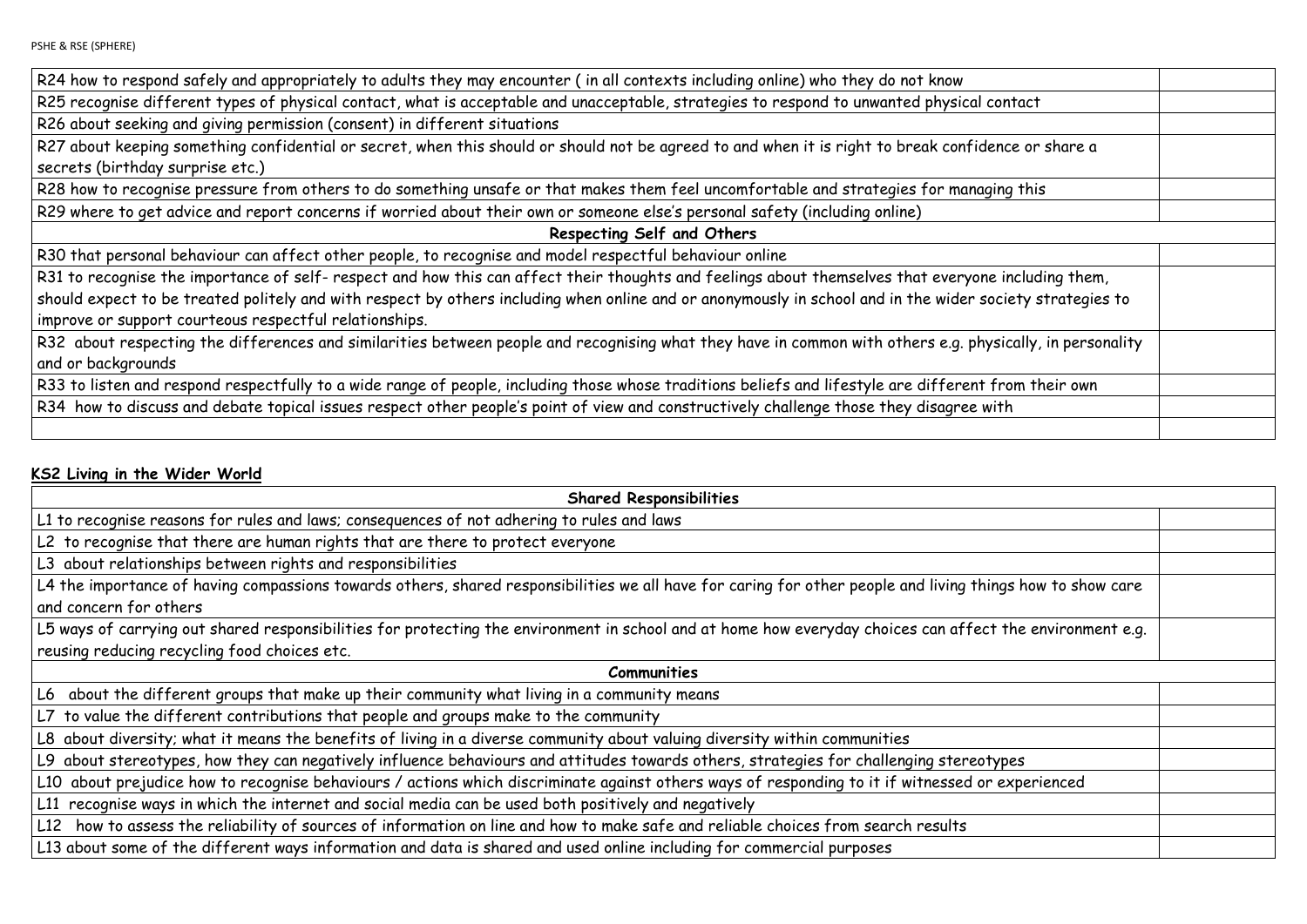L14 about how information on the internet is ranked selected and targeted at specific individuals and groups that connected devices information

L15 recognise things appropriate to share and things that should not be shared on social media rules surrounding distribution of imag L16 about how text and images in the media and on social media can be manipulated or invented, strategies to evaluate the reliability identity misinformation

L18 to recognise that people have different attitudes towards saving and spending money and what influences people's decisions what 'good value for money'.

L19 that people's spending decisions can affect others and the environment e.g. fair trade, locally, buying single use plastics or item:

**Economic Wellbeing & Money** 

L17 about the different ways to pay for things and the choices people have about this

L23 about risks involved in gambling different ways money can be won or lost through gambling related activities and their impact or future aspirations

L20 to recognise that people make spending decisions based on priorities, needs and wants

L21 different ways to keep track of money

L28 about what might influence people's decisions about a job or career e.g. personal interests and values family connections to cert businesses strengths and qualities , ways in which stereotypical assumptions can deter people from aspiring to certain jobs

L22 about risks associated with money e.g. money can be won lost or stolen and ways of keeping money safe

L29 that some jobs are paid more than others and money is one factor which may influence a person's job or career choice, that peop voluntary work which is unpaid

L24 to identify the ways that money can impact on people's feelings and emotions

### **Economic Wellbeing and Aspirations – Work and Carers**

L25 to recognise positive things about themselves and their achievements set goals to help personal outcomes

L26 that there is a broad range of different jobs /cares that people can have, that people can have more than one career or type of

L27 about stereotypes in the workplace and that a persons' career aspirations should not be limited by these stereotypes

L30 about some of the skills that will help them in their future careers e.g. teamwork communications and negotiation

L31 to identify the kind of job that they might like to do when they are older

L32 to recognise a variety of routes into careers e.g. college apprenticeships or university

## Progression - Curriculum Links

| Subject Content | <b>Curriculum Links</b>                                                                    |      |        |        |
|-----------------|--------------------------------------------------------------------------------------------|------|--------|--------|
|                 | Year                                                                                       | Year | Year : | Year 6 |
| Art and Design  | Health: Ourselves, Growing and Changing H27, H28, H29, H35, H36 Keeping Safe H37, H38, H39 |      |        |        |

| s can share             |  |
|-------------------------|--|
| ges                     |  |
| of sources and          |  |
|                         |  |
|                         |  |
| t makes something       |  |
| s or giving to charity  |  |
|                         |  |
|                         |  |
|                         |  |
| n health wellbeing and  |  |
|                         |  |
|                         |  |
|                         |  |
| f job during their life |  |
|                         |  |
| ain trades or           |  |
| ble may choose to do    |  |
|                         |  |
|                         |  |
|                         |  |
|                         |  |
|                         |  |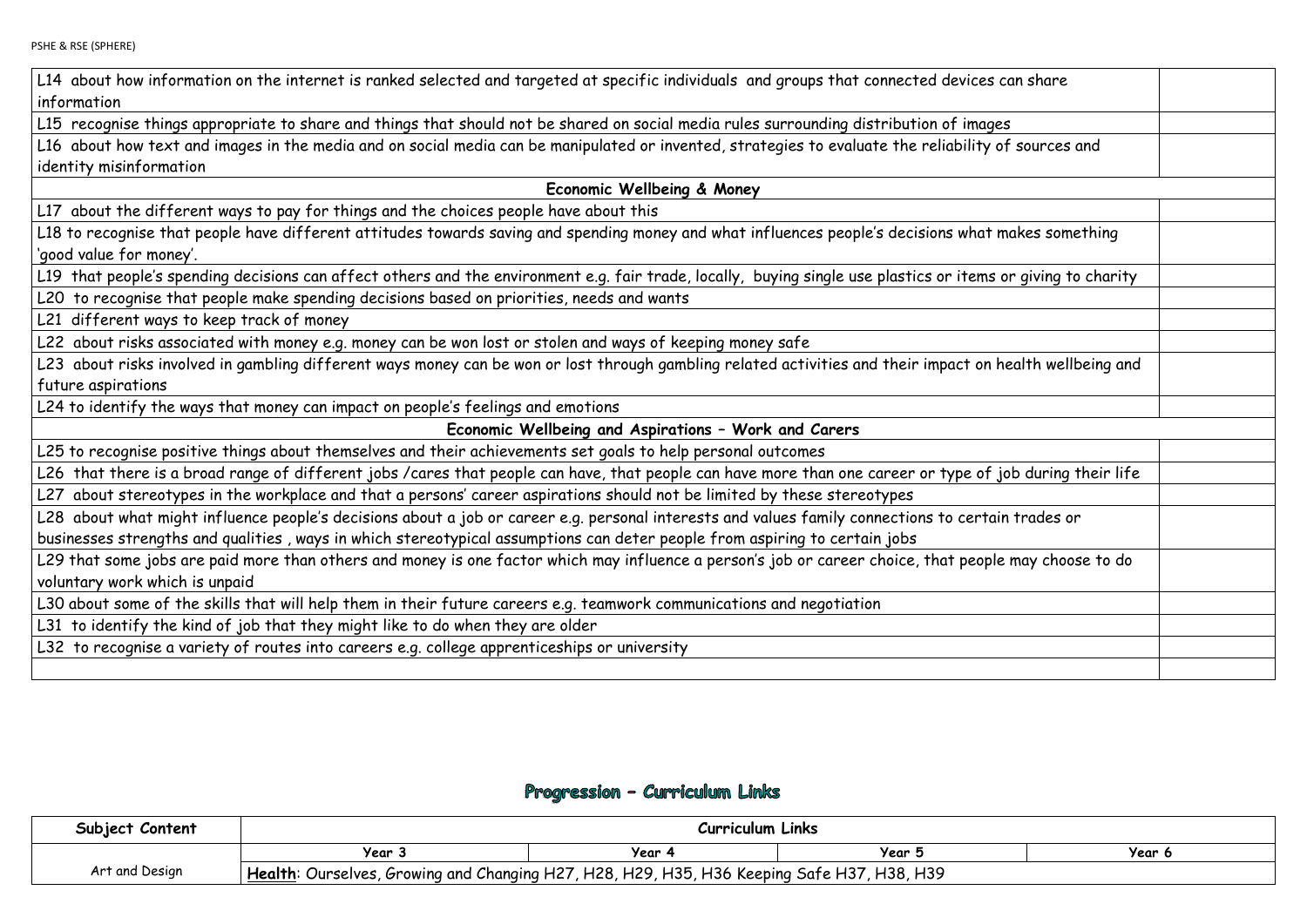|                   | Relationships: Respecting Self and Others R33, R34                    |                                                                                                                                              |        |        |  |  |  |
|-------------------|-----------------------------------------------------------------------|----------------------------------------------------------------------------------------------------------------------------------------------|--------|--------|--|--|--|
|                   |                                                                       | Living in the Wider World: Shared Responsibilities L1, L2, L3, L4, L5, L30                                                                   |        |        |  |  |  |
|                   | Year 3                                                                | Year 4                                                                                                                                       | Year 5 | Year 6 |  |  |  |
| Computing         |                                                                       | Health: Ourselves, Growing and Changing H13 H14, H27, H28, H29, H34 Keeping Safe H37, H38, H39, H41, H42                                     |        |        |  |  |  |
|                   |                                                                       | Relationships: Families and Close Positive Relationships R1, R12, R13, R15, R18                                                              |        |        |  |  |  |
|                   |                                                                       | Managing Hurtful Behaviour and Bullying R19, R20, R22, R23, R24, R26, R27, R29 Respecting Self and Others R30, R31,                          |        |        |  |  |  |
|                   |                                                                       | Living in the Wider World: Shared Responsibilities L1, L2, L3, L4, L5 Communities L11, L12, L13, L14 L15, L16 Aspirations, Work and Carers   |        |        |  |  |  |
|                   | L25, L26, L28, L31 Economic Wellbeing & Money L22, L23, L30,          |                                                                                                                                              |        |        |  |  |  |
|                   | Year 3                                                                | Year 4                                                                                                                                       | Year 5 | Year 6 |  |  |  |
| Design Technology |                                                                       | Health: Ourselves, Growing and Changing H27, H28, H29, Keeping Safe H35, H36, H37, H38, H39                                                  |        |        |  |  |  |
|                   | Relationships: Respecting Self and Others R33, R34                    |                                                                                                                                              |        |        |  |  |  |
|                   |                                                                       | Living in the Wider World: Shared Responsibilities L1, L2, L3, L4, L5_Aspirations Work and Carers L25, L26, L28, L30, L31                    |        |        |  |  |  |
|                   | Year 3                                                                | Year 4                                                                                                                                       | Year 5 | Year 6 |  |  |  |
| English           |                                                                       | Health: Mental Health H19 Ourselves, Growing and Changing H27, H28, H29, H35, H36                                                            |        |        |  |  |  |
|                   | Relationships: Respecting Self and Others R33, R34                    |                                                                                                                                              |        |        |  |  |  |
|                   |                                                                       | Living in the Wider World: Shared Responsibilities L1, L2, L3, L4, L5Aspirations Work and Carers L25, L26, L28, L30, L31                     |        |        |  |  |  |
|                   | Year 3                                                                | Year 4                                                                                                                                       | Year 5 | Year 6 |  |  |  |
| Geography         | Health: Ourselves, Growing and Changing H27, H28, H29, H35, H36       |                                                                                                                                              |        |        |  |  |  |
|                   | Relationships: Respecting Self and Others R33, R34                    |                                                                                                                                              |        |        |  |  |  |
|                   |                                                                       | Living in the Wider World: Shared Responsibilities L1, L2, L3, L4, L5, L6, L7, L8, Economic Wellbeing, Aspirations Work and Carers L25, L26, |        |        |  |  |  |
|                   | L28, L30, L31                                                         |                                                                                                                                              |        |        |  |  |  |
|                   | Year 3                                                                | Year 4                                                                                                                                       | Year 5 | Year 6 |  |  |  |
| History           | Health: Ourselves, Growing and Changing H27, H28, H29, H35, H36       |                                                                                                                                              |        |        |  |  |  |
|                   | Relationships: Respecting Self and Others R33, R34                    |                                                                                                                                              |        |        |  |  |  |
|                   |                                                                       | Living in the Wider World: Shared Responsibilities L1, L2, L3, L4, L5, L6, L7, L8 Economic Wellbeing and Aspirations - Work and Carers L25,  |        |        |  |  |  |
|                   | L26, L28, L30, L31                                                    |                                                                                                                                              |        |        |  |  |  |
|                   | Year 3                                                                | Year 4                                                                                                                                       | Year 5 | Year 6 |  |  |  |
| Latin             | Health: Ourselves, Growing and Changing H27, H28, H29 H35, H36        |                                                                                                                                              |        |        |  |  |  |
|                   | Relationships: Respecting Self and Others R33, R34                    |                                                                                                                                              |        |        |  |  |  |
|                   | Living in the Wider World: Shared Responsibilities L1, L2, L3, L4, L5 |                                                                                                                                              |        |        |  |  |  |
|                   | Aspirations Work and Carers L25, L26, L28, L30, L31                   |                                                                                                                                              |        |        |  |  |  |
|                   | Year 3                                                                | Year 4                                                                                                                                       | Year 5 | Year 6 |  |  |  |
| Mathematics       | Health: Ourselves, Growing and Changing H27, H28, H29, H35, H36       |                                                                                                                                              |        |        |  |  |  |
|                   | Relationships: Respecting Self and Others R33, R34                    |                                                                                                                                              |        |        |  |  |  |
|                   |                                                                       | Living in the Wider World: Shared Responsibilities L1, L2, L3, L4, L5 Economic Wellbeing and Money L17, L18, l19, L20, L21, L22, L23, L24    |        |        |  |  |  |
|                   |                                                                       | Economic Wellbeing and Aspirations, Work and Carers L25, L26, L28, L29, L30, L31                                                             |        |        |  |  |  |
|                   | Year 3                                                                | Year 4                                                                                                                                       | Year 5 | Year 6 |  |  |  |
| Music             | Health: Ourselves, Growing and Changing H27, H28, H29, H35, H36       |                                                                                                                                              |        |        |  |  |  |
|                   | Relationships: Respecting Self and Others R33, R34                    |                                                                                                                                              |        |        |  |  |  |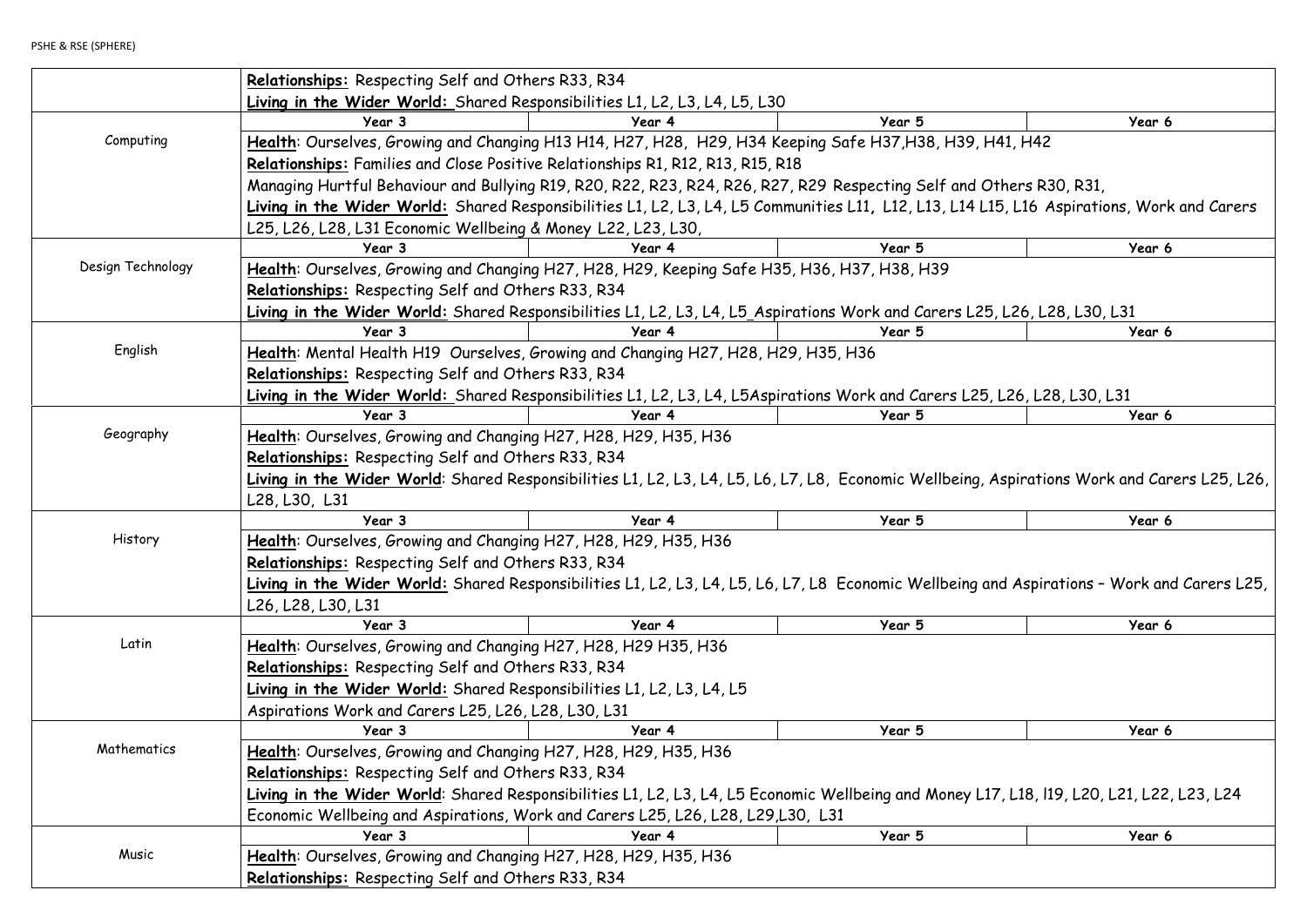|                            | Living in the Wider World: Shared Responsibilities L1, L2, L3, L4, L5 Aspirations, Work and Carers L25, L26, L28,L30, L31             |        |        |        |  |  |
|----------------------------|---------------------------------------------------------------------------------------------------------------------------------------|--------|--------|--------|--|--|
|                            | Year 3                                                                                                                                | Year 4 | Year 5 | Year 6 |  |  |
| <b>Physical Education</b>  | Health: Physical Wellbeing H1, H2, H3, H4, H5, H6, H7, H8, H14 Mental Health H15, H16, Ourselves, Growing and Changing H27, H28, H29, |        |        |        |  |  |
|                            | H32, H35, H36 Keeping Safe H37, H38, H39                                                                                              |        |        |        |  |  |
|                            | Relationships: Respecting Self and Others R33, R34                                                                                    |        |        |        |  |  |
|                            | Living in the Wider World: Shared Responsibilities L1, L2, L3, L4, L5 Aspirations, Work and Carers L25, L26, L28, L30, L31            |        |        |        |  |  |
|                            |                                                                                                                                       |        |        |        |  |  |
|                            | Year 3                                                                                                                                | Year 4 | Year 5 | Year 6 |  |  |
| <b>Religious Education</b> | Health: Ourselves, Growing and Changing H25, H27, H28, H29 H35, H36                                                                   |        |        |        |  |  |
|                            | Relationships: Respecting Self and Others R30, R31, R32, R33, R34                                                                     |        |        |        |  |  |
|                            | Living in the Wider World: Shared Responsibilities L1, L2, L3, L4, L5 Aspirations Work and Carers L25, L26, L28, L30, L31             |        |        |        |  |  |
|                            |                                                                                                                                       |        |        |        |  |  |
|                            | Year 3                                                                                                                                | Year 4 | Year 5 | Year 6 |  |  |
| Science                    | Health: Physical Wellbeing H1, H2, H3, H4, H5, H6, H7, H8, H9, H10, H11, H12, H13, H14 Mental Health H15, H16, Ourselves, Growing and |        |        |        |  |  |
|                            | Changing H27, H28, H29,H30, H31, H32, H33,H34, H35, H36, Keeping Safe H37, H38, H39, H45, H47, H48, H49. H50                          |        |        |        |  |  |
|                            | Relationships: Respecting Self and Others R33, R34                                                                                    |        |        |        |  |  |
|                            | Living in the Wider World: Shared Responsibilities L1, L2, L3, L4, L5 Aspirations, Work and Carers L25, L26 L28,L30, L31              |        |        |        |  |  |
|                            |                                                                                                                                       |        |        |        |  |  |
|                            | Year 3                                                                                                                                | Year 4 | Year 5 | Year 6 |  |  |
| Forest School              | Health: Physical Wellbeing H1, H2, H3, H4, H5, H6, H7, H8, H14 Mental Health H15, H16, Ourselves, Growing and Changing H27, H28,      |        |        |        |  |  |
|                            | H2, H32, H35, H36 Keeping Safe H37, H38, H39, H41                                                                                     |        |        |        |  |  |
|                            | Relationships: Respecting Self and Others R33, R34                                                                                    |        |        |        |  |  |
|                            | Living in the Wider World: Shared Responsibilities L1, L2, L3, L4, L5 Aspirations, Work and Carers L25, L26, L28, L30, L31            |        |        |        |  |  |
|                            |                                                                                                                                       |        |        |        |  |  |

# **PRIMARY (KS2) PSHE EDUCATION: LONG-TERM OVERVIEW — THEMATIC MODEL**

|              |                                                    | <b>Autumn: Relationships</b>                    |                                                                              |                             | Spring: Living in the Wider World                            |                                                   |                                                        | Summer: Health and Wellbeing      |                                                                |
|--------------|----------------------------------------------------|-------------------------------------------------|------------------------------------------------------------------------------|-----------------------------|--------------------------------------------------------------|---------------------------------------------------|--------------------------------------------------------|-----------------------------------|----------------------------------------------------------------|
| <u>Years</u> | Families and<br>friendships                        | Safe<br>relationships                           | Respecting<br>ourselves and<br>others                                        | Belonging to a<br>community | Media literacy<br>and digital<br>resilience                  | Money and work   Physical health                  | and Mental<br>wellbeing                                | Growing and<br>changing           | <u>Keeping safe</u>                                            |
| Year 3       | What makes a<br>family; features of<br>family life | Personal<br>boundaries; safely<br>responding to | Recognising<br>respect behaviour, $ $ and laws; rights.<br>the importance of | The value of rules          | How the internet<br>is used, assessing<br>information online | Different jobs<br>and skills, job<br>stereotypes, | Health choices<br>and habits; what<br>affects feelings | and achievements,<br>managing and | Personal strengths   Risks and hazards;<br>safety in the local |

| 5, L26, L28, L30, L31               |
|-------------------------------------|
| Year 6                              |
| Frowing and Changing H27, H28, H29, |
|                                     |
|                                     |
| 25, L26, L28, L30, L31              |
|                                     |
| Year 6                              |
|                                     |
|                                     |
|                                     |
| 5, L26, L28, L30, L31               |
|                                     |
| Year 6                              |
| 1 H15, H16, Ourselves, Growing and  |
| , H48, H49. H50                     |
|                                     |
| 5, L26 L28, L30, L31                |
|                                     |
| Year 6                              |
|                                     |
| Growing and Changing H27, H28,      |
|                                     |
|                                     |
| 5, L26, L28, L30, L31               |
|                                     |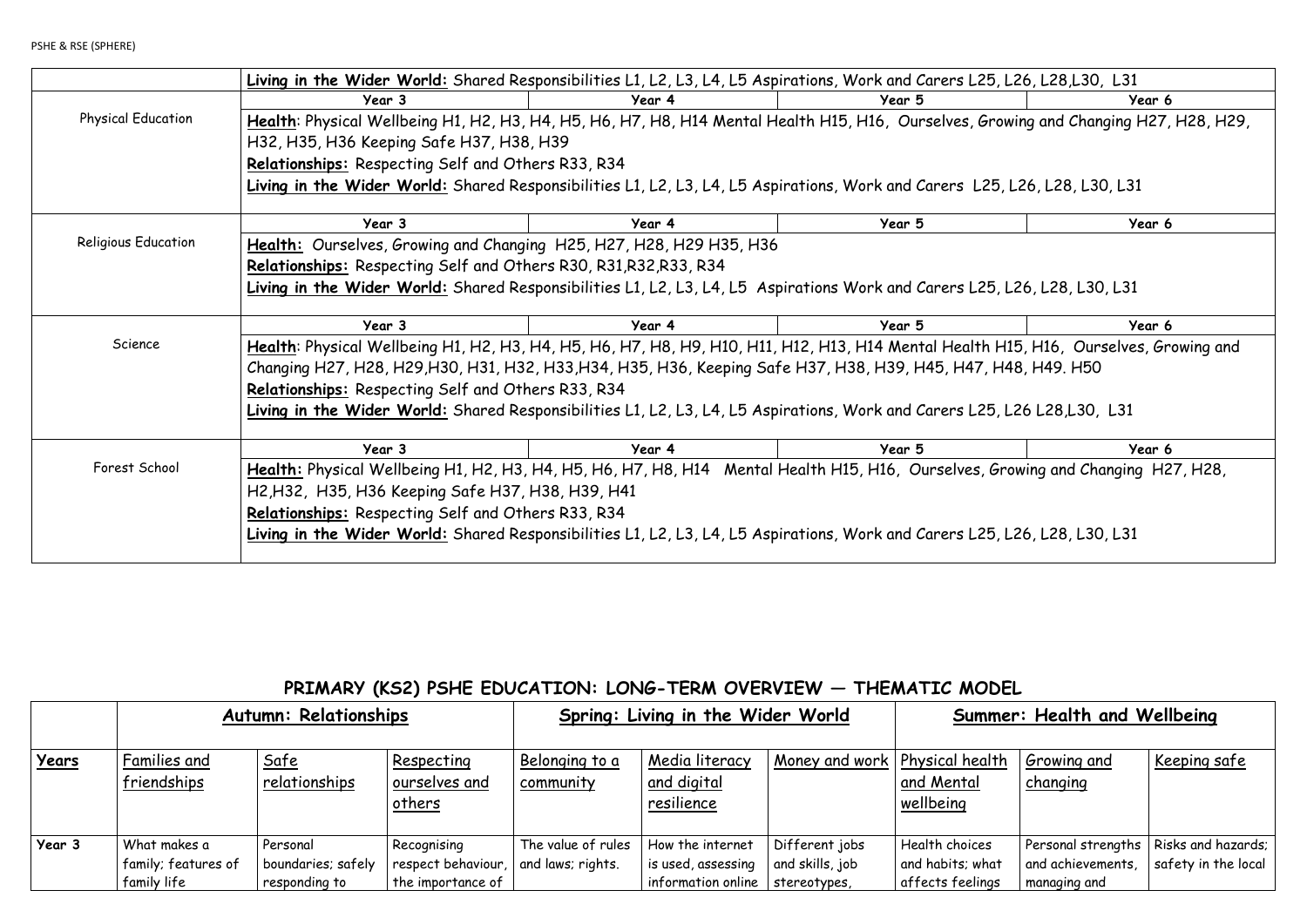|        |                                                                                           | others; the impact<br>of hurtful<br>behaviour                                                      | self-respect,<br>courtesy and<br>being polite                                                                  | freedoms and<br>responsibility                                        |                                                                                             | setting personal<br>goals                                                                                       | expressing<br>feelings                                                                                                                | reframing<br>setbacks                                                                                                           | environment and<br>unfamiliar places                                                                                    |
|--------|-------------------------------------------------------------------------------------------|----------------------------------------------------------------------------------------------------|----------------------------------------------------------------------------------------------------------------|-----------------------------------------------------------------------|---------------------------------------------------------------------------------------------|-----------------------------------------------------------------------------------------------------------------|---------------------------------------------------------------------------------------------------------------------------------------|---------------------------------------------------------------------------------------------------------------------------------|-------------------------------------------------------------------------------------------------------------------------|
| Year 4 | Positive friendships,<br>including online                                                 | Responding to<br>hurtful behaviour,<br>managing<br>confidentiality,<br>recognising risks<br>online | Respecting<br>differences and<br>similarities,<br>discussing<br>differences<br>sensitively                     | What makes a<br>community; shared<br>responsibilities                 | How data is<br>shared and used                                                              | Making decisions<br>about money;<br>using and keeping<br>money safe                                             | Maintaining a<br>balanced lifestyle;<br>oral hygiene and<br>dental care                                                               | Physical and<br>emotional changes<br>in puberty,<br>external genitalia;<br>personal hygiene<br>routines support<br>with puberty | Medicines and<br>household<br>products; drugs<br>common to<br>everyday life                                             |
| Year 5 | Managing<br>friendships and peer<br>influence                                             | Physical contact<br>and feeling safe                                                               | Responding<br>respectfully to a<br>wide range of<br>people;<br>recognising<br>prejudice and<br>discrimination  | Protecting the<br>environment<br>compassion<br>towards others         | How information<br>online is targeted;<br>different media<br>types their role<br>and impact | Identifying job<br>interests and<br>aspirations; what<br>influences career<br>choices; workplace<br>stereotypes | Healthy sleep<br>habits; sun<br>safety; medicines<br>vaccination,<br>immunisations and<br>allergies                                   | Personal identity;<br>recognising<br>individuality and<br>different<br>qualities; mental<br>wellbeing                           | Keeping safe in<br>different<br>situation including<br>responding in<br>emergencies; first<br>aid and FGM               |
| Year 6 | Attraction to<br>others: romantic<br>relationships: civil<br>partnerships and<br>marriage | Recognising and<br>managing pressure:<br>consent in<br>different<br>situations                     | Expressing<br>opinions and<br>respecting other<br>points of view,<br>including<br>discussing topical<br>issues | Valuing diversity;<br>challenging<br>discrimination an<br>stereotypes | Evaluating media<br>sources: sharing<br>things online                                       | Influences and<br>attitudes to<br>money: money and<br>financial risks                                           | What affects<br>mental health an<br>ways to take care<br>of it; manage<br>change, loss and<br>bereavement,<br>managing time<br>online | Human<br>reproduction and<br>birth; increasing<br>independence;<br>managing<br>transition                                       | Keeping personal<br>information safe:<br>regulations and<br>choices; drug use<br>and the law; drug<br>use and the media |

# **PRIMARY (KS2) PSHE EDUCATION: MEDIUM TERM OVERVIEW — Year Groups**

|              |              | Year 3 Medium Term          |  |
|--------------|--------------|-----------------------------|--|
| <u>Terms</u> | <u>Topic</u> | <b>Knowledge and Skills</b> |  |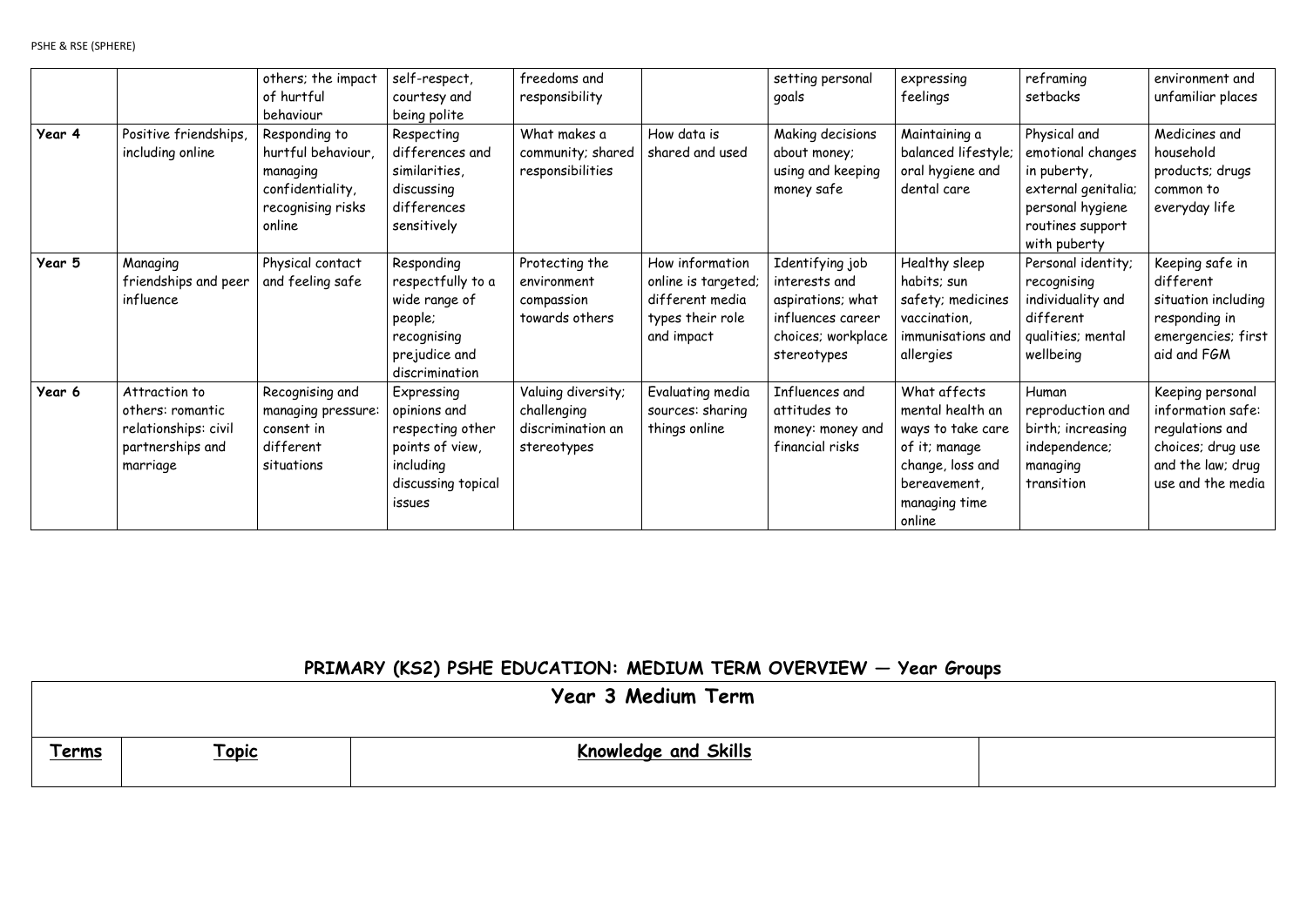| kelationships | Families and friendships<br>What makes a family;<br>features of family life<br>R1, R6, R7, R8, R9                                    | • to recognise and respect that there are different types of families, including<br>single parents, same-sex parents, step-parents, blended families, foster and<br>adoptive parents, children who have parents who have died .<br>• that being part of a family can/usually provides support, stability and love<br>· about the positive aspects of being part of a family, such as spending time<br>together and caring for each other<br>That marriage represents a formal and legally recognised commitment of two<br>$\bullet$<br>people to each other which is intended to be life-long.<br>about the different ways that people can care for each other e.g. giving<br>$\bullet$<br>encouragement or support in times of difficulty, celebrating success,<br>encouraging belief in each other<br>to identify if/when something in a family might make someone upset or worried,<br>know what the possible signs are<br>what to do and whom to tell if family relationships are making them feel<br>unhappy or unsafe e.g. child line/ NSPCC, 0800 111, trusted adult - someone at<br>school, friend   |
|---------------|--------------------------------------------------------------------------------------------------------------------------------------|--------------------------------------------------------------------------------------------------------------------------------------------------------------------------------------------------------------------------------------------------------------------------------------------------------------------------------------------------------------------------------------------------------------------------------------------------------------------------------------------------------------------------------------------------------------------------------------------------------------------------------------------------------------------------------------------------------------------------------------------------------------------------------------------------------------------------------------------------------------------------------------------------------------------------------------------------------------------------------------------------------------------------------------------------------------------------------------------------------------|
| <b>Autumn</b> | Safe Relationships<br>personal boundaries<br>safely responding to others<br>the impact of hurtful<br>behaviour<br>R19, R22, R24, R30 | • What is appropriate to share with friends, classmates, family and wider social groups<br>including online<br>· about what privacy and personal boundaries are, including online<br>· basic strategies to help keep themselves safe online e.g. passwords, using trusted<br>sites and adult supervision, the importance of not sharing passwords with others,<br>trusted adult<br>makes<br>if<br>a site<br>them<br>feel<br>report<br>to<br>at<br>all<br>$\mathbf{a}$<br>worried/stressed/uncomfortable<br>• that bullying and hurtful behaviour is unacceptable in any situation by other children<br>or adults<br>• about the effects and consequences of bullying for the people involved, be able to<br>empathise with others<br>· about bullying online, and the similarities and differences to face-to-face bullying,<br>understand that both can be equally hurtful and harmful, report to a trusted adult if<br>a site makes them feel at all worried/stressed/uncomfortable<br>· what to do and whom to tell if they see or experience bullying or hurtful behaviour,<br>report to a trusted adult |

NSPCC Share Aware

[https://learning.nspcc.org.uk/research](https://learning.nspcc.org.uk/research-resources/schools/share-aware-teaching)[resources/schools/share-aware](https://learning.nspcc.org.uk/research-resources/schools/share-aware-teaching)[teaching](https://learning.nspcc.org.uk/research-resources/schools/share-aware-teaching)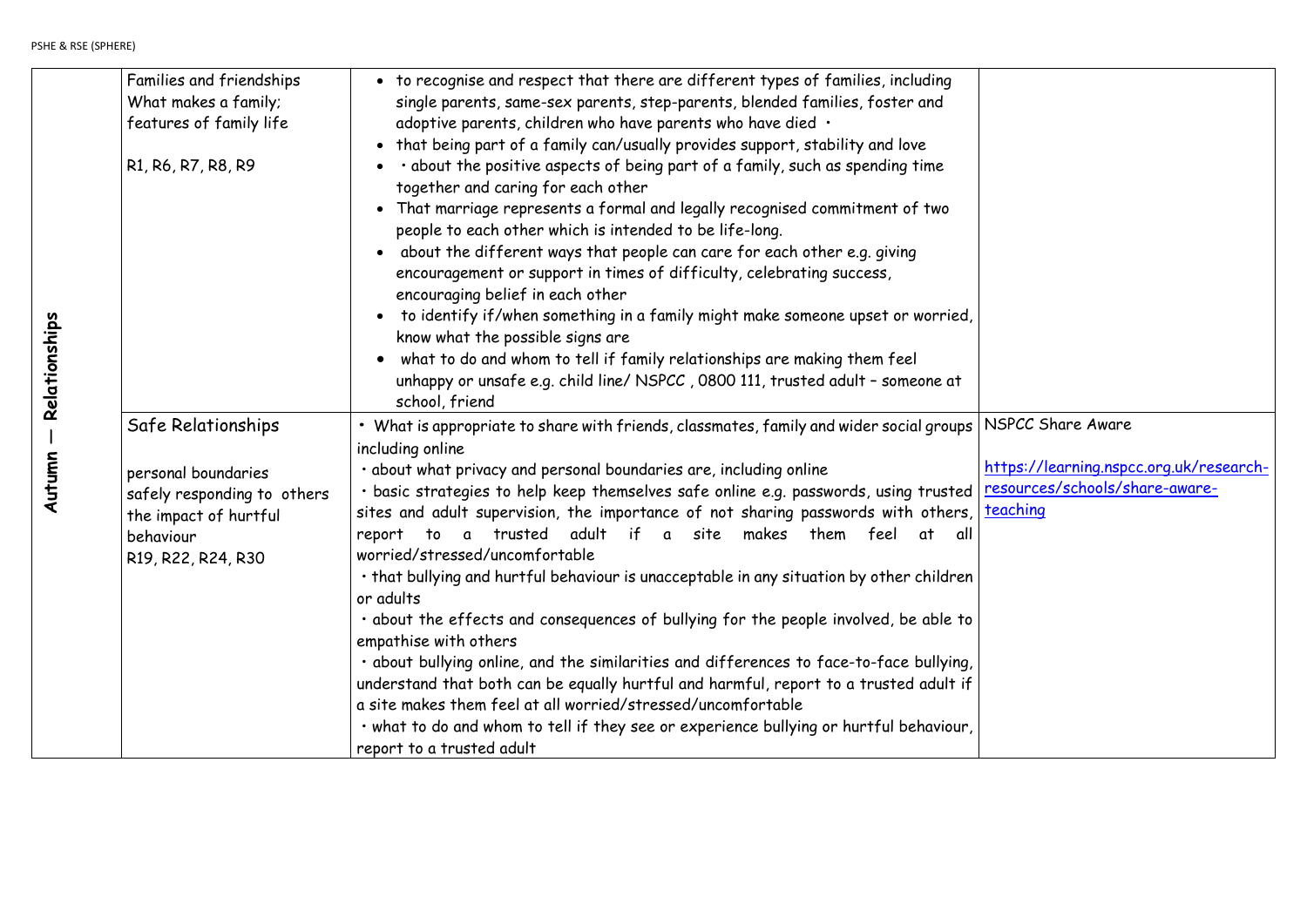| Respecting ourselves and<br>others<br>recognising respectful<br>behaviour; the importance | to recognise respectful behaviours e.g. helping or including others, being responsible<br>(relate this to rules and expectations within school and the wider world)<br>· how to model respectful behaviour in different situations e.g. at home, at school,<br>online, in the community (use drama sessions to model)<br>· the importance of self-respect and their right to be treated respectfully by others, |
|-------------------------------------------------------------------------------------------|-----------------------------------------------------------------------------------------------------------------------------------------------------------------------------------------------------------------------------------------------------------------------------------------------------------------------------------------------------------------------------------------------------------------|
| of self-respect; courtesy<br>and being polite<br>R30, R31                                 | this should be for ALL<br>recognise<br>that<br>people<br>irrespective<br>of<br>medical/mental/religious/cultural/race differences<br>· what it means to treat others, and be treated, politely<br>• the ways in which people show respect and courtesy in different cultures and in wider<br>society, RE lessons showing different religious and cultural behaviours                                            |
|                                                                                           |                                                                                                                                                                                                                                                                                                                                                                                                                 |

Premier League Primary Stars-KS2 Behaviour/relationships Do the right thing [https://pshe](https://pshe-association.org.uk/curriculum-and-resources/resources/premier-league-primary-stars)[association.org.uk/curriculum-and](https://pshe-association.org.uk/curriculum-and-resources/resources/premier-league-primary-stars)[resources/resources/premier-league](https://pshe-association.org.uk/curriculum-and-resources/resources/premier-league-primary-stars)[primary-stars](https://pshe-association.org.uk/curriculum-and-resources/resources/premier-league-primary-stars) Alzheimer's Society -Creating a dementia-friendly generation (KS2) [https://pshe](https://pshe-association.org.uk/curriculum-and-resources/resources/creating-dementia-friendly-generation-alzheimer%E2%80%99s)[association.org.uk/curriculum-and](https://pshe-association.org.uk/curriculum-and-resources/resources/creating-dementia-friendly-generation-alzheimer%E2%80%99s)[resources/resources/creating](https://pshe-association.org.uk/curriculum-and-resources/resources/creating-dementia-friendly-generation-alzheimer%E2%80%99s)[dementia-friendly-generation](https://pshe-association.org.uk/curriculum-and-resources/resources/creating-dementia-friendly-generation-alzheimer%E2%80%99s)[alzheimer's](https://pshe-association.org.uk/curriculum-and-resources/resources/creating-dementia-friendly-generation-alzheimer%E2%80%99s)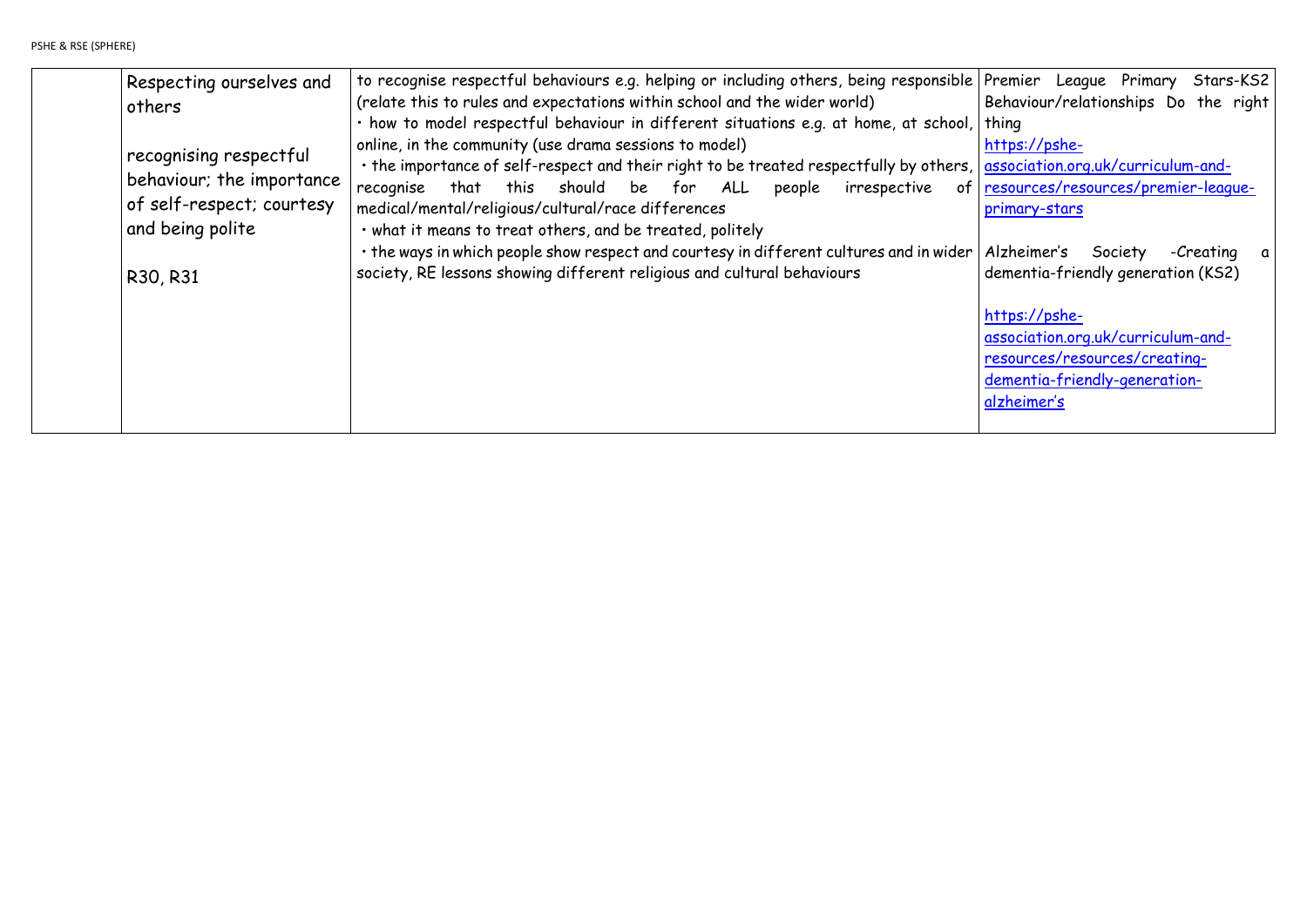|                                    | Belonging to a community                                                               | the reasons for rules and laws in wider society, school and class mission statements,<br>school behaviour policy                                                                                                                                                                                                                                                                                                                                                                                                                                                                                                                                                                                                              |
|------------------------------------|----------------------------------------------------------------------------------------|-------------------------------------------------------------------------------------------------------------------------------------------------------------------------------------------------------------------------------------------------------------------------------------------------------------------------------------------------------------------------------------------------------------------------------------------------------------------------------------------------------------------------------------------------------------------------------------------------------------------------------------------------------------------------------------------------------------------------------|
| wider world                        | The value of rules and laws;<br>rights, freedoms and<br>responsibilities<br>L1, L2, L3 | . the importance of abiding by the law and what might happen if rules and laws are<br>broken, school behaviour policy and consequences related to the children at school to<br>make things appropriate and realistic for them<br>. what human rights are and how they protect people, focus on the 5 basic human<br>rights in simple terms: right to equality/freedom from discrimination/right to life<br>and personal security/freedom from slavery/freedom from torture and degrading                                                                                                                                                                                                                                      |
| the<br>$\ddot{=}$<br>Spring-Living |                                                                                        | treatment<br>$\cdot$ to identify basic examples of human rights including the rights of children, the<br>right to live in a family environment or alternative care and to have contact with both<br>parents (if possible - this needs to be very carefully done regarding safety and<br>difficult situations of some of our vulnerable children), health and welfare rights -<br>including rights for children with disabilities/health and health care and social<br>security, the right to education, leisure, culture and the arts<br>. . about how they have rights and also responsibilities<br>. that with every right there is also a responsibility e.g. the right to an education and<br>the responsibility to learn |
|                                    |                                                                                        |                                                                                                                                                                                                                                                                                                                                                                                                                                                                                                                                                                                                                                                                                                                               |

UNICEF Rights and Responsibilities TWINKL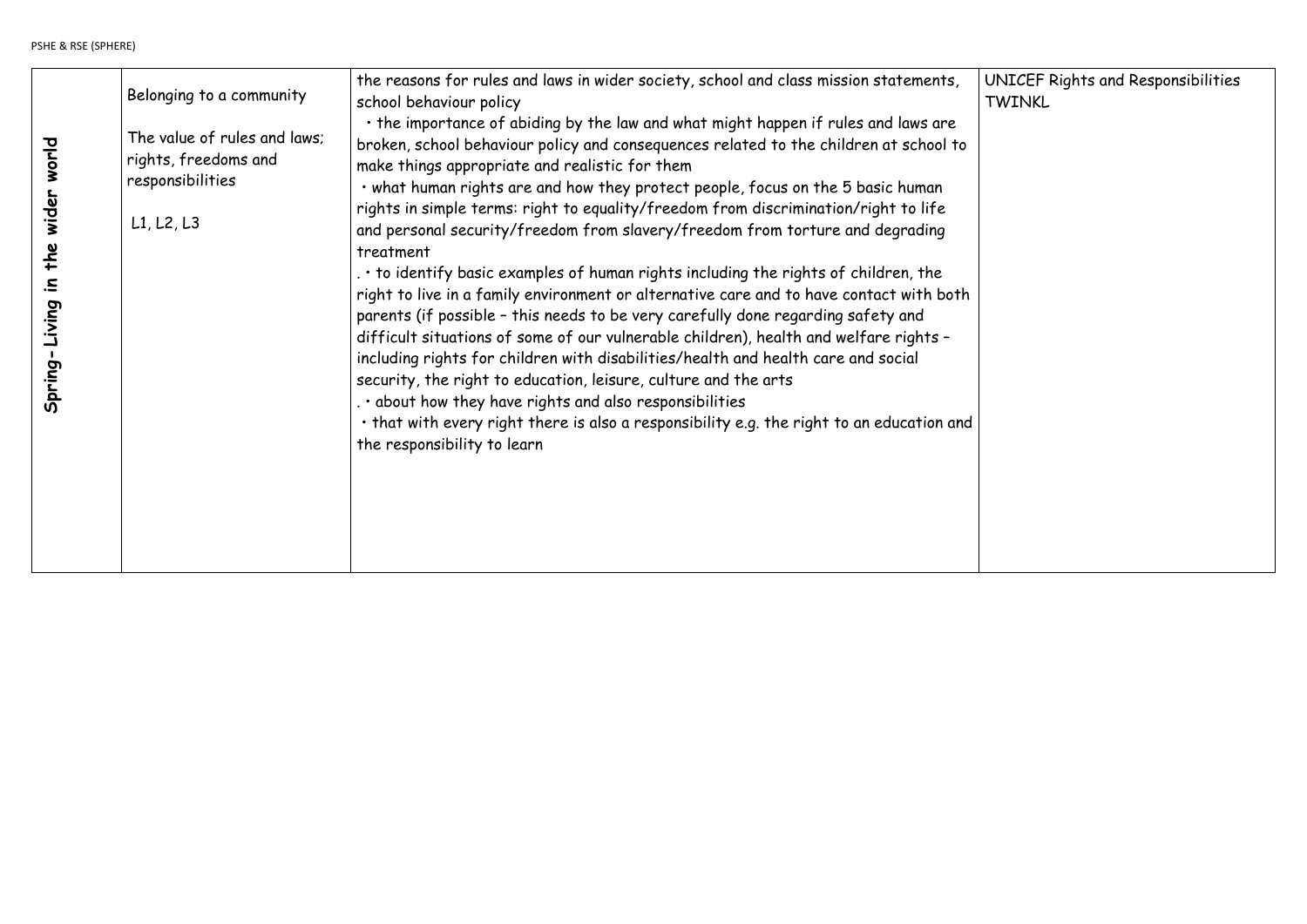UNICEF  $\big|$  Rights and Responsibilities

|                             | Media literacy and Digital<br>resilience<br>How the internet is used:<br>assessing information online<br>L11, L12 | • how the internet can be used positively for leisure, for school and for work<br>• to recognise that images and information online can be altered or adapted and the<br>reasons for why this happens<br>· strategies to recognise whether something they see online is true or accurate<br>• to evaluate whether a game is suitable to play or a website is appropriate for their<br>age-group<br>· to make safe, reliable choices from search results<br>· how to report something seen or experienced online that concerns them e.g.<br>images, or content that worry them, unkind or inappropriate communication, report to<br>a trusted adult if a site makes them feel at all worried/stressed/uncomfortable |
|-----------------------------|-------------------------------------------------------------------------------------------------------------------|--------------------------------------------------------------------------------------------------------------------------------------------------------------------------------------------------------------------------------------------------------------------------------------------------------------------------------------------------------------------------------------------------------------------------------------------------------------------------------------------------------------------------------------------------------------------------------------------------------------------------------------------------------------------------------------------------------------------|
| - Living in the Wider World |                                                                                                                   |                                                                                                                                                                                                                                                                                                                                                                                                                                                                                                                                                                                                                                                                                                                    |
| Spring                      | Media literacy and Digital<br>resilience                                                                          | how the internet can be used positively for leisure, for school and for work<br>• to recognise that images and information online can be altered or adapted and the<br>reasons for why this happens                                                                                                                                                                                                                                                                                                                                                                                                                                                                                                                |
|                             | How the internet is used;<br>assessing information online                                                         | $\cdot$ strategies to recognise whether something they see online is true or accurate $\cdot$ to<br>evaluate whether a game is suitable to play or a website is appropriate for their age-<br>group                                                                                                                                                                                                                                                                                                                                                                                                                                                                                                                |
|                             | L11, L12                                                                                                          | · to make safe, reliable choices from search results<br>· how to report something seen or experienced online that concerns them e.g.<br>images, or content that worry them, unkind or inappropriate communication, report to<br>a trusted adult if a site makes them feel at all worried/stressed/uncomfortable                                                                                                                                                                                                                                                                                                                                                                                                    |

Google and Parent zone Be Internet Legends

[https://pshe](https://pshe-association.org.uk/curriculum-and-resources/resources/google-and-parent-zone-ks2-internet-safety)[association.org.uk/curriculum-and](https://pshe-association.org.uk/curriculum-and-resources/resources/google-and-parent-zone-ks2-internet-safety)[resources/resources/google-and](https://pshe-association.org.uk/curriculum-and-resources/resources/google-and-parent-zone-ks2-internet-safety)[parent-zone-ks2-internet-safety](https://pshe-association.org.uk/curriculum-and-resources/resources/google-and-parent-zone-ks2-internet-safety)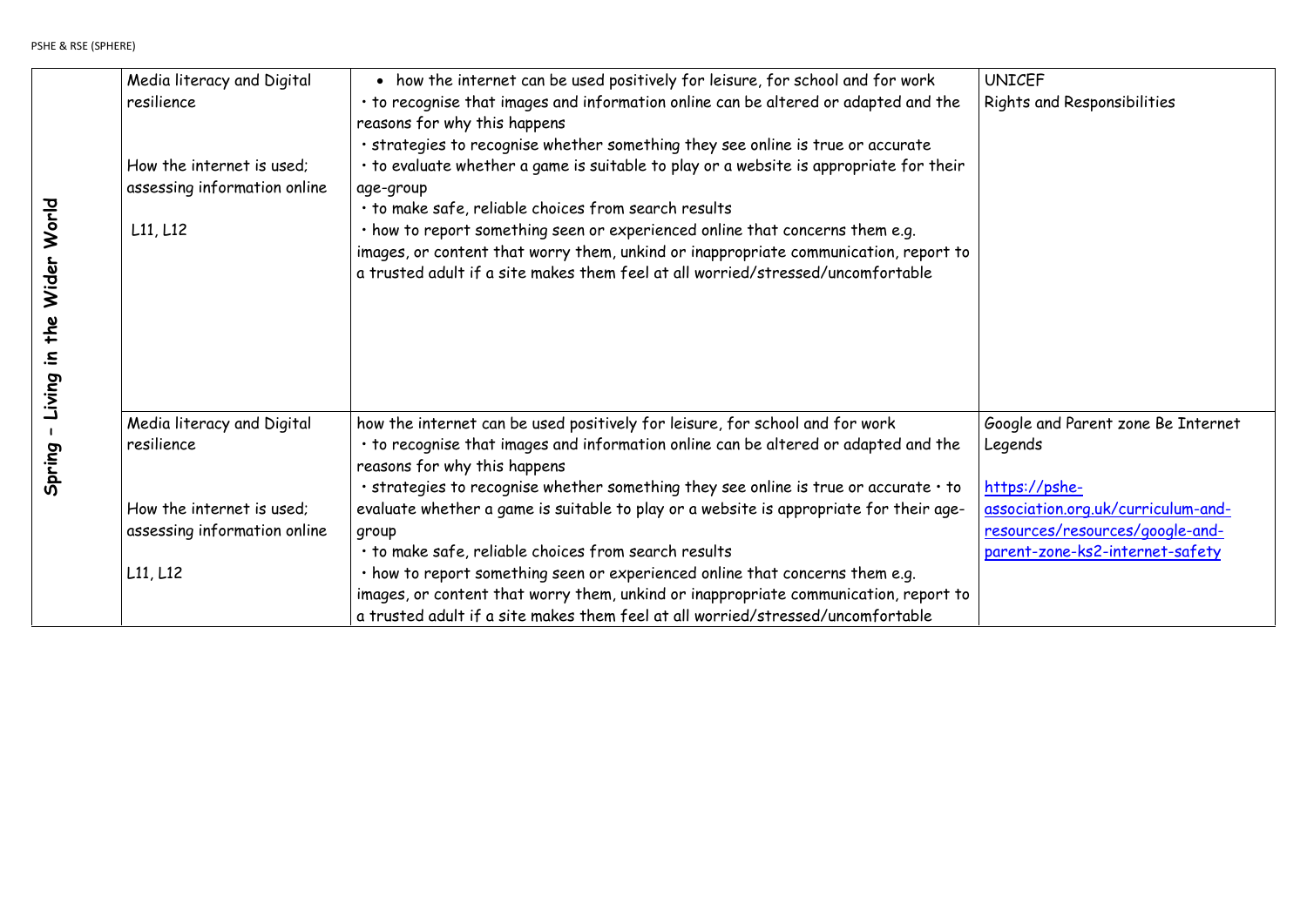|                      | Money and Work                                | about jobs that people may have from different sectors e.g. teachers, business          |
|----------------------|-----------------------------------------------|-----------------------------------------------------------------------------------------|
|                      |                                               | people, charity work                                                                    |
|                      |                                               | . that people can have more than one job at once or over their lifetime                 |
|                      | Different jobs and skills; job                | · about common myths and gender stereotypes related to work                             |
|                      | stereotypes; setting personal                 | · to challenge stereotypes through examples of role models in different fields of       |
|                      | goals                                         | work e.g. women in STEM, parents/local people invited in to talk about their            |
|                      |                                               | experiences and careers · about some of the skills needed to do a job, such as          |
|                      | L25, L26, L27, L30                            | teamwork and decision making                                                            |
|                      |                                               | , PE lessons used to demonstrate the importance of this to get things done well, using  |
|                      |                                               | people's strengths                                                                      |
|                      |                                               | • to recognise their interests, skills and achievements and how these might link to     |
|                      |                                               | future jobs                                                                             |
|                      |                                               | . how to set goals that they would like to achieve this year e.g. learn a new hobby     |
|                      | Physical Health and Mental                    | about the choices that people make in daily life that could affect their health         |
|                      | wellbeing                                     | · to identify healthy and unhealthy choices (e.g. in relation to food, exercise, sleep, |
|                      |                                               | smoking, alcohol (begin to recognise them as drugs), CARE MUST BE TAKEN AS SOME OF      |
|                      | Health choices and habits;                    | OUR CHILDREN WILL RECOGNISE AND BE INVOLVED IN THE EFFECTS OF THESE IN THEIR OWN        |
|                      | what affects feelings;<br>expressing feelings | HOMES)                                                                                  |
|                      |                                               | . what can help people to make healthy choices and what might negatively influence      |
|                      |                                               | them, seeing alcohol and drug abuse as 'normal' in some households                      |
|                      | H1, H2, H3, H4, H6, H7, H17,                  | · about habits and that sometimes they can be maintained, changed or stopped            |
| Wellbeing            | H <sub>18</sub> , H <sub>19</sub>             | the positive and negative effects of habits, such as regular exercise or eating too     |
| $\mathbf{\sigma}$    |                                               | much sugar, on a healthy lifestyle                                                      |
| $\tilde{\mathbf{s}}$ |                                               | . what is meant by a healthy, balanced diet including what foods should be eaten        |
|                      |                                               | regularly or just occasionally                                                          |
| <b>Health</b>        |                                               | . that regular exercise such as walking or cycling has positive benefits for their      |
|                      |                                               | mental and physical health                                                              |
|                      |                                               | . about the things that affect feelings both positively and negatively, use of          |
|                      |                                               | Wellbeing / ELSA / Zones of Regulation                                                  |
| Summer               |                                               | · strategies to identify and talk about their feelings, use of Wellbeing / ELSA         |
|                      |                                               | /Zones of Regulations                                                                   |
|                      |                                               | . about some of the different ways people express feelings e.g. words, actions, body    |
|                      |                                               | language                                                                                |
|                      |                                               | • to recognise how feelings can change overtime and become more or less powerful        |
|                      |                                               |                                                                                         |
|                      |                                               |                                                                                         |
|                      |                                               |                                                                                         |

PSHE Assoc Mental health and Wellbeing lessons KS2 – Year 3&4)

[https://pshe](https://pshe-association.org.uk/curriculum-and-resources/resources/mental-health-and-emotional-wellbeing-powerpoint)[association.org.uk/curriculum-and](https://pshe-association.org.uk/curriculum-and-resources/resources/mental-health-and-emotional-wellbeing-powerpoint)[resources/resources/mental-health](https://pshe-association.org.uk/curriculum-and-resources/resources/mental-health-and-emotional-wellbeing-powerpoint)[and-emotional-wellbeing-powerpoint](https://pshe-association.org.uk/curriculum-and-resources/resources/mental-health-and-emotional-wellbeing-powerpoint)

1 Decision Keeping / Staying Healthy [https://pshe](https://pshe-association.org.uk/curriculum-and-resources/resources/1decision-primary-pshe-education-resources)[association.org.uk/curriculum-and](https://pshe-association.org.uk/curriculum-and-resources/resources/1decision-primary-pshe-education-resources)[resources/resources/1decision](https://pshe-association.org.uk/curriculum-and-resources/resources/1decision-primary-pshe-education-resources)[primary-pshe-education-resources](https://pshe-association.org.uk/curriculum-and-resources/resources/1decision-primary-pshe-education-resources)

1 Decision Feelings & Emotions £ [https://pshe](https://pshe-association.org.uk/curriculum-and-resources/resources/1decision-primary-pshe-education-resources)[association.org.uk/curriculum-and](https://pshe-association.org.uk/curriculum-and-resources/resources/1decision-primary-pshe-education-resources)[resources/resources/1decision](https://pshe-association.org.uk/curriculum-and-resources/resources/1decision-primary-pshe-education-resources)[primary-pshe-education-resources](https://pshe-association.org.uk/curriculum-and-resources/resources/1decision-primary-pshe-education-resources)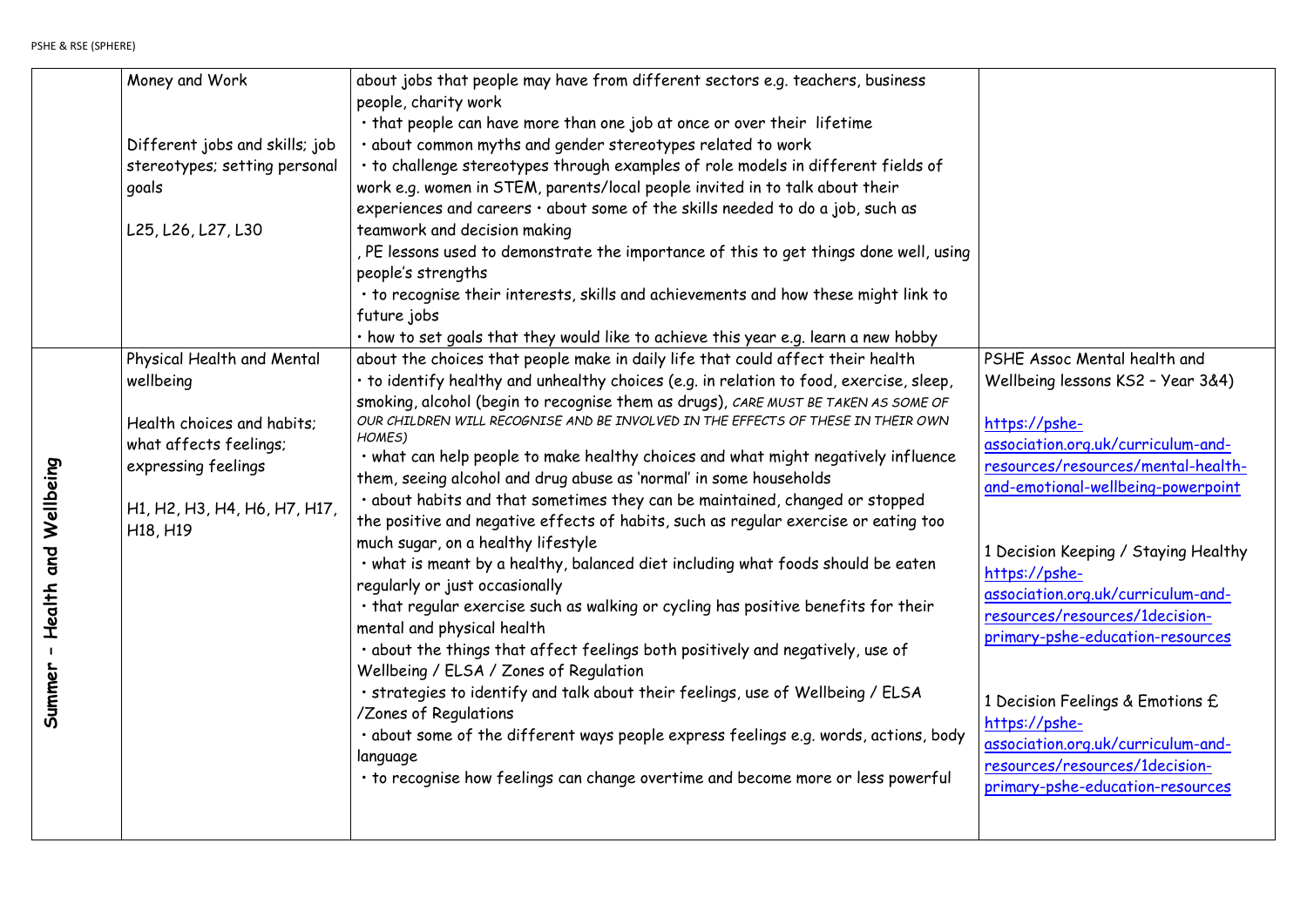Premier League Primary Stars KS2 PSHE Self-esteem

[https://pshe](https://pshe-association.org.uk/curriculum-and-resources/resources/premier-league-primary-stars)[association.org.uk/curriculum-and](https://pshe-association.org.uk/curriculum-and-resources/resources/premier-league-primary-stars)[resources/resources/premier-league](https://pshe-association.org.uk/curriculum-and-resources/resources/premier-league-primary-stars)[primary-stars](https://pshe-association.org.uk/curriculum-and-resources/resources/premier-league-primary-stars)

Premier League Primary Stars KS2 PSHE Inclusion

| Growing and Changing<br>Personal strengths and<br>achievements; managing and<br>reframing setbacks<br>H <sub>27</sub> , H <sub>28</sub> , H <sub>29</sub> | that everyone is an individual and has unique and valuable contributions to make<br>. to recognise how strengths and interests form part of a person's identity<br>. how to identify their own personal strengths and interests and what they're proud<br>of (in school, out of school)<br>. to recognise common challenges to self-worth e.g. finding school work difficult,<br>friendship issues, noticing prejudice<br>· basic strategies to manage and reframe setbacks e.g. asking for help, focusing on<br>what they can learn from a setback, remembering what they are good at, trying again,<br>links to school message and importance of resilience                                                                                                                         |
|-----------------------------------------------------------------------------------------------------------------------------------------------------------|---------------------------------------------------------------------------------------------------------------------------------------------------------------------------------------------------------------------------------------------------------------------------------------------------------------------------------------------------------------------------------------------------------------------------------------------------------------------------------------------------------------------------------------------------------------------------------------------------------------------------------------------------------------------------------------------------------------------------------------------------------------------------------------|
| <b>Keeping Safe</b><br>Risks and hazards; safety in<br>the local environment and<br>unfamiliar places<br>H38, H39, H41                                    | how to identify typical hazards at home (i.e knives) and in school<br>. how to predict, assess and manage risk in everyday situations e.g. crossing the<br>road, running in the playground, in the kitchen<br>. the importance of following safety rules from parents and other adults (and the<br>consequences if not - fires, hurting themselves, knife safety)<br>. Know about knife safety and that it is illegal to carry knives/weapons in public<br>· how to help keep themselves safe in the local environment or unfamiliar places,<br>including road, rail, water and firework safety<br>. about fire safety at home including the need for smoke alarms<br>· about arson being an attempt to vandalise or cause harm<br>· understand the dangers and consequences of arson |

[https://pshe](https://pshe-association.org.uk/curriculum-and-resources/resources/premier-league-primary-stars)[association.org.uk/curriculum-and](https://pshe-association.org.uk/curriculum-and-resources/resources/premier-league-primary-stars)[resources/resources/premier-league](https://pshe-association.org.uk/curriculum-and-resources/resources/premier-league-primary-stars)[primary-stars](https://pshe-association.org.uk/curriculum-and-resources/resources/premier-league-primary-stars)

PSHE Association Gamble Aware KS2

[https://pshe](https://pshe-association.org.uk/content/gambling)[association.org.uk/content/gambling](https://pshe-association.org.uk/content/gambling) [https://pshe](https://pshe-association.org.uk/content/gambling)[association.org.uk/content/gambling](https://pshe-association.org.uk/content/gambling)

Exploring Risks YGAM resources

1 Decision Keeping Safe [https://pshe](https://pshe-association.org.uk/curriculum-and-resources/resources/1decision-primary-pshe-education-resources)[association.org.uk/curriculum-and](https://pshe-association.org.uk/curriculum-and-resources/resources/1decision-primary-pshe-education-resources)[resources/resources/1decision](https://pshe-association.org.uk/curriculum-and-resources/resources/1decision-primary-pshe-education-resources)[primary-pshe-education-resources](https://pshe-association.org.uk/curriculum-and-resources/resources/1decision-primary-pshe-education-resources)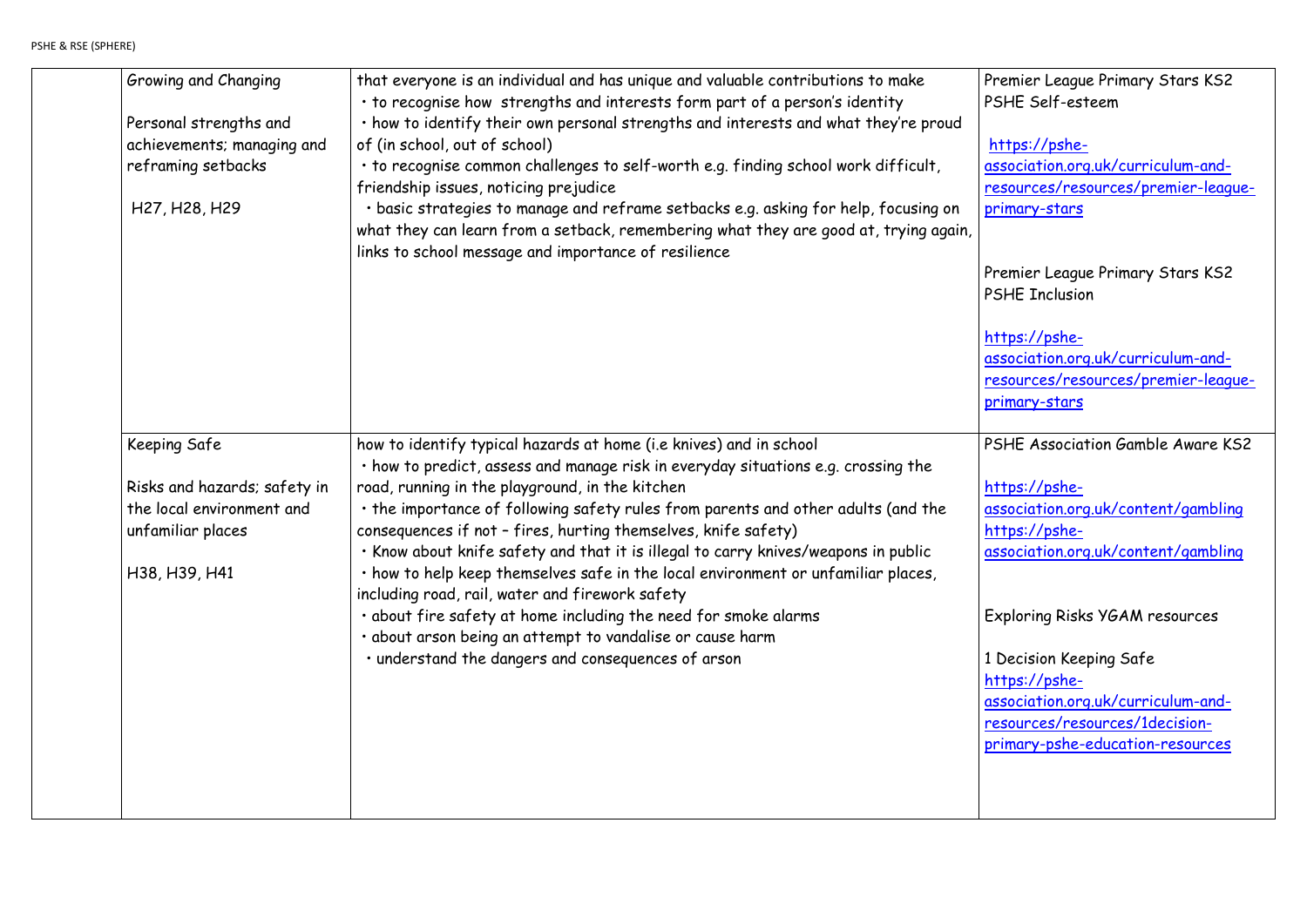NSPCC Share Aware [https://pshe](https://pshe-association.org.uk/curriculum-and-resources/resources/nspcc-share-aware-resources)[association.org.uk/curriculum-and](https://pshe-association.org.uk/curriculum-and-resources/resources/nspcc-share-aware-resources)[resources/resources/nspcc-share](https://pshe-association.org.uk/curriculum-and-resources/resources/nspcc-share-aware-resources)[aware-resources](https://pshe-association.org.uk/curriculum-and-resources/resources/nspcc-share-aware-resources)

Google and Parent zone Be Internet Legends

|                   | Year 4 Medium Term                                                                                                                    |                                                                                                                                                                                                                                                                                                                                                                                                                                                                                                                                                                                                                                                                                                                                |  |
|-------------------|---------------------------------------------------------------------------------------------------------------------------------------|--------------------------------------------------------------------------------------------------------------------------------------------------------------------------------------------------------------------------------------------------------------------------------------------------------------------------------------------------------------------------------------------------------------------------------------------------------------------------------------------------------------------------------------------------------------------------------------------------------------------------------------------------------------------------------------------------------------------------------|--|
| <u>Term</u>       | <u> Topic</u>                                                                                                                         | <u>Knowledge and Skills</u>                                                                                                                                                                                                                                                                                                                                                                                                                                                                                                                                                                                                                                                                                                    |  |
| Relationships     | <b>Families and Friendships</b><br>Positive friendships, including online<br>R10, R11, R12, R13, R1                                   | about the features of positive healthy friendships such as mutual respect,<br>trust and sharing interests<br>· strategies to build positive friendships<br>. how to seek support with relationships if they feel lonely or excluded<br>. how to communicate respectfully with friends when using digital devices<br>. how knowing someone online differs from knowing someone face to face and<br>that there are risks in communicating with someone they don't know<br>. what to do or whom to tell if they are worried about any contact online<br>friend, follower, included, valued, bystander, assertiveness                                                                                                              |  |
| <b>S</b><br>Autum | Safe Relationships<br>Responding to hurtful behaviour;<br>managing confidentiality; recognising<br>risks online<br>R20, R23, R27, R28 | to differentiate between playful teasing, hurtful/prejudice behaviour and<br>bullying, including online<br>. how to respond if they witness or experience hurtful/prejudice behaviour or<br>bullying, including online<br>· recognise the difference between 'playful dares' and dares which put<br>someone under pressure, at risk, or make them feel uncomfortable / consent<br>· how to manage pressures associated with dares/peer pressure - Role Play<br>. when it is right to keep or break a confidence or share a secret - recap<br>NSPCC work<br>. how to recognise risks online such as harmful content or contact<br>. how people may behave differently online including pretending to be someone<br>they are not |  |

# Resources / Support

[https://pshe](https://pshe-association.org.uk/curriculum-and-resources/resources/google-and-parent-zone-ks2-internet-safety)[association.org.uk/curriculum-and](https://pshe-association.org.uk/curriculum-and-resources/resources/google-and-parent-zone-ks2-internet-safety)[resources/resources/google-and](https://pshe-association.org.uk/curriculum-and-resources/resources/google-and-parent-zone-ks2-internet-safety)[parent-zone-ks2-internet-safety](https://pshe-association.org.uk/curriculum-and-resources/resources/google-and-parent-zone-ks2-internet-safety)

Truthfulness - P4C based on George Layton's The Fib

NSPCC visitor Whole school Google and Parent zone Be Internet Legends

[https://pshe](https://pshe-association.org.uk/curriculum-and-resources/resources/google-and-parent-zone-ks2-internet-safety)[association.org.uk/curriculum-and](https://pshe-association.org.uk/curriculum-and-resources/resources/google-and-parent-zone-ks2-internet-safety)[resources/resources/google-and](https://pshe-association.org.uk/curriculum-and-resources/resources/google-and-parent-zone-ks2-internet-safety)[parent-zone-ks2-internet-safety](https://pshe-association.org.uk/curriculum-and-resources/resources/google-and-parent-zone-ks2-internet-safety)

1 decision Computer safety £

NEW CONSENT LESSONS

[https://pshe](https://pshe-association.org.uk/curriculum-and-resources/resources/1decision-primary-pshe-education-resources)[association.org.uk/curriculum-and-](https://pshe-association.org.uk/curriculum-and-resources/resources/1decision-primary-pshe-education-resources)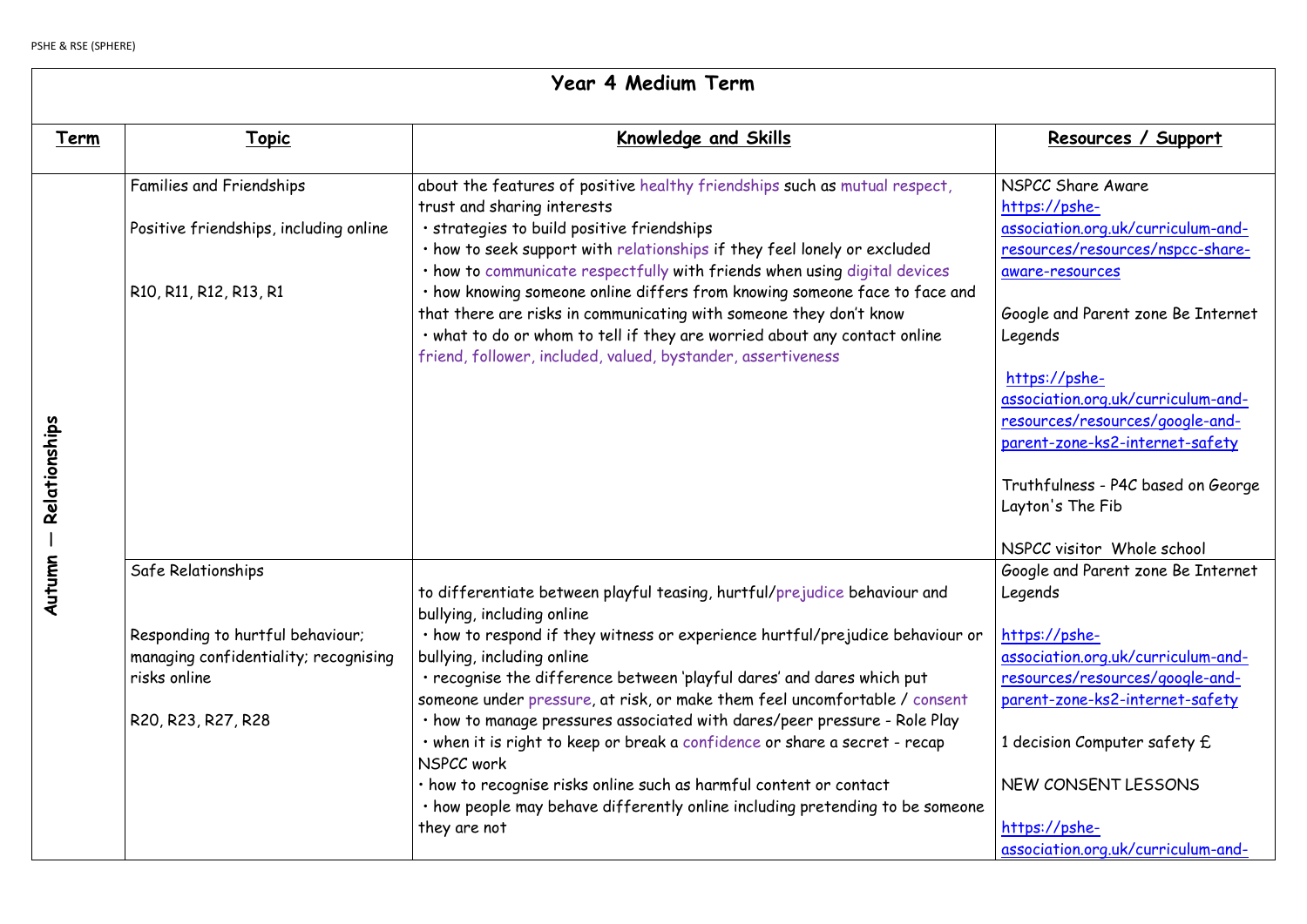[resources/resources/1decision](https://pshe-association.org.uk/curriculum-and-resources/resources/1decision-primary-pshe-education-resources)[primary-pshe-education-resources](https://pshe-association.org.uk/curriculum-and-resources/resources/1decision-primary-pshe-education-resources)

Purple Mash - Online safety Unit (?)

Circle time - feelings: sadness anxiousness hopelessness despair Premier League Primary Stars

|                                                              |                                                                                                                                 | . how to report concerns and seek help if worried or uncomfortable about<br>someone's behaviour, including online cyber bullying, text messaging, phishing,<br>website, decision,                                                                                                                                                                                                                                                                                                                                                                      |
|--------------------------------------------------------------|---------------------------------------------------------------------------------------------------------------------------------|--------------------------------------------------------------------------------------------------------------------------------------------------------------------------------------------------------------------------------------------------------------------------------------------------------------------------------------------------------------------------------------------------------------------------------------------------------------------------------------------------------------------------------------------------------|
|                                                              | Respecting Ourselves and Others<br>Respecting differences and<br>similarities; discussing difference<br>sensitively<br>R32, R33 | to recognise differences between people such as gender, race, faith<br>• to recognise what they have in common with others e.g. shared values, likes<br>and dislikes, aspirations<br>. about the importance of respecting the differences and similarities between<br>people<br>. a vocabulary to sensitively discuss difference and include everyone respect<br>belonging valued cooperation collaboration                                                                                                                                            |
| world<br>$\mathbf{L}$<br>widel<br>the<br>글.<br>Spring-Living | Belonging to a community<br>What makes a community; shared<br>responsibilities<br>L4, L6, L7                                    | the meaning and benefits of living in a community and how to respect your<br>community<br>. to recognise that they belong to different communities as well as the school<br>community<br>· about the different groups that make up and how contribute to a community<br>in positive way<br>. about the individuals and groups that help the local community, including<br>through volunteering and work<br>· how to show compassion towards others in need and the shared<br>responsibilities of caring for them belonging feeling valued contribution |

[https://pshe](https://pshe-association.org.uk/curriculum-and-resources/resources/premier-league-primary-stars)[association.org.uk/curriculum-and](https://pshe-association.org.uk/curriculum-and-resources/resources/premier-league-primary-stars)[resources/resources/premier](https://pshe-association.org.uk/curriculum-and-resources/resources/premier-league-primary-stars)[league-primary-stars](https://pshe-association.org.uk/curriculum-and-resources/resources/premier-league-primary-stars)

KS2 PSHE Diversity

PSHE association Inclusion, belonging and addressing extremism KS2 Lesson 2 Belonging to a community [https://pshe](https://pshe-association.org.uk/curriculum-and-resources/resources/inclusion-belonging-addressing-extremism-%E2%80%94-ks1-2)[association.org.uk/curriculum-and](https://pshe-association.org.uk/curriculum-and-resources/resources/inclusion-belonging-addressing-extremism-%E2%80%94-ks1-2)[resources/resources/inclusion](https://pshe-association.org.uk/curriculum-and-resources/resources/inclusion-belonging-addressing-extremism-%E2%80%94-ks1-2)[belonging-addressing-extremism-](https://pshe-association.org.uk/curriculum-and-resources/resources/inclusion-belonging-addressing-extremism-%E2%80%94-ks1-2) [%E2%80%94-ks1-2](https://pshe-association.org.uk/curriculum-and-resources/resources/inclusion-belonging-addressing-extremism-%E2%80%94-ks1-2)

Compassionate class KS2 RSPCA

[https://pshe](https://pshe-association.org.uk/curriculum-and-resources/resources/rspca-compassionate-class-ks2-lessons-about-animal)[association.org.uk/curriculum-and](https://pshe-association.org.uk/curriculum-and-resources/resources/rspca-compassionate-class-ks2-lessons-about-animal)[resources/resources/rspca](https://pshe-association.org.uk/curriculum-and-resources/resources/rspca-compassionate-class-ks2-lessons-about-animal)[compassionate-class-ks2-lessons](https://pshe-association.org.uk/curriculum-and-resources/resources/rspca-compassionate-class-ks2-lessons-about-animal)[about-animal](https://pshe-association.org.uk/curriculum-and-resources/resources/rspca-compassionate-class-ks2-lessons-about-animal)

Possible visitor Food bank ?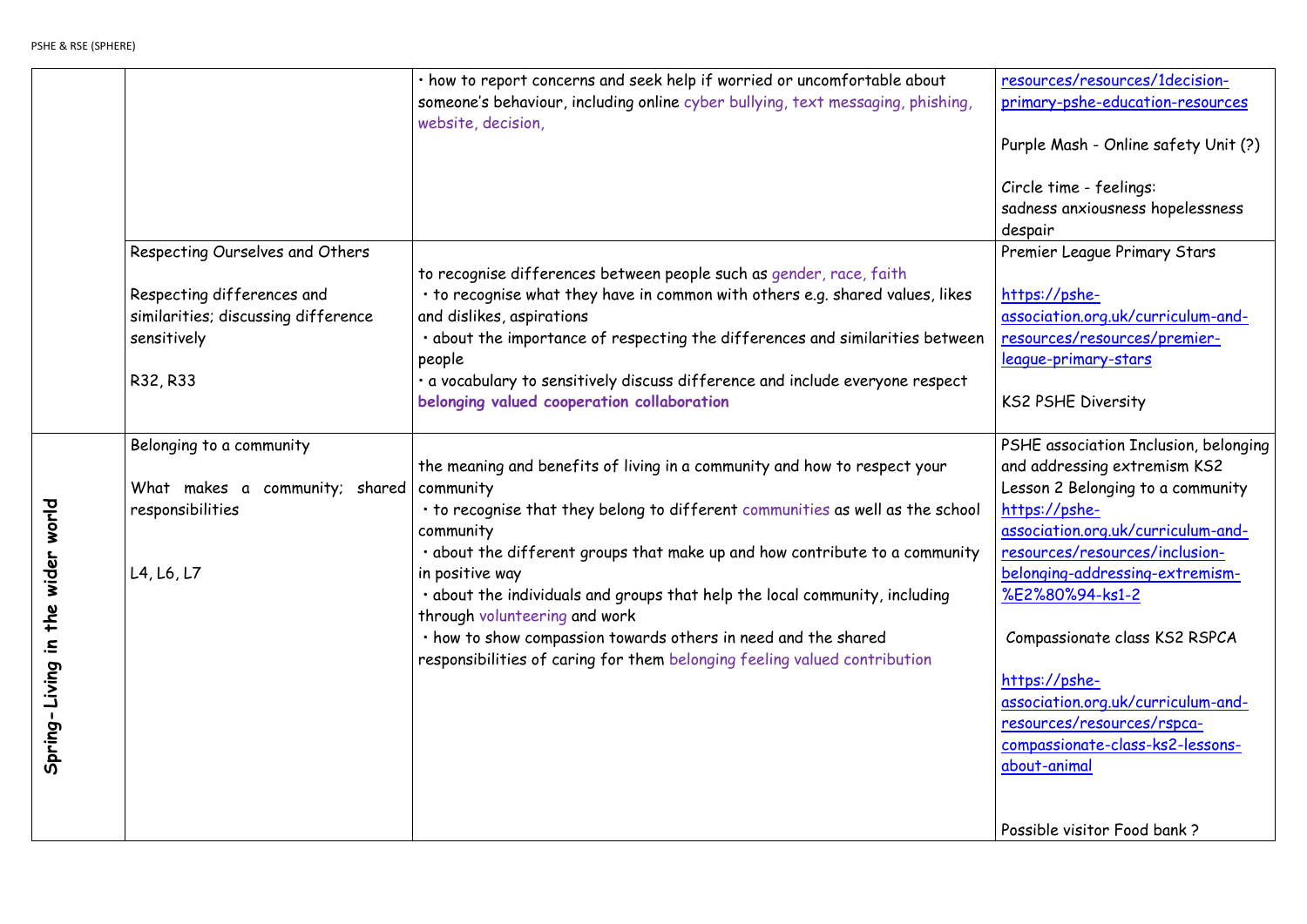|                          | Media Literacy and Digital Resilience             | • that everything shared online has a digital footprint                                                                                   |
|--------------------------|---------------------------------------------------|-------------------------------------------------------------------------------------------------------------------------------------------|
|                          |                                                   | . that organisations can use personal information to encourage people to buy                                                              |
|                          | How data is shared and used                       | things                                                                                                                                    |
|                          |                                                   | . to recognise what online adverts look like                                                                                              |
|                          | $L$ 13, $L$ 14                                    | . to compare content shared for factual purposes and for advertising                                                                      |
|                          |                                                   | . why people might choose to buy or not buy something online e.g. from seeing an                                                          |
|                          |                                                   | advert                                                                                                                                    |
|                          |                                                   | . that search results are ordered based on the popularity of the website and                                                              |
|                          |                                                   | that this can affect what information people access                                                                                       |
|                          | Money and Work                                    | how people make different spending decisions based on their budget, values                                                                |
|                          | Making decisions                                  | and needs                                                                                                                                 |
|                          | about money; using and keeping money              | $\circ$ how to keep track of money and why it is important to know how much                                                               |
|                          | safe                                              | is being spent                                                                                                                            |
|                          |                                                   | $\circ$ about different ways to pay for things such as cash, cards, e-payment                                                             |
|                          | L17, L19 L20, L21                                 | and the reasons for using them                                                                                                            |
|                          |                                                   | . About never taking/stealing/shoplifting things that you have not paid                                                                   |
|                          |                                                   | for/been gifted                                                                                                                           |
|                          |                                                   | . that how people spend money can have positive or negative effects on                                                                    |
|                          |                                                   | others                                                                                                                                    |
|                          |                                                   | e.g. charities, single use plastics                                                                                                       |
|                          |                                                   |                                                                                                                                           |
|                          | Physical Health and Mental Wellbeing              | to identify a wide range of factors that maintain a balanced, healthy lifestyle,                                                          |
|                          |                                                   | physically and mentally                                                                                                                   |
|                          | Maintaining a balanced lifestyle; oral            | . what good physical health means and how to recognise early signs of physical                                                            |
|                          | hygiene and dental care                           | illness                                                                                                                                   |
| Wellbeing                |                                                   | . that common illnesses can be quickly and easily treated with the right care e.g.                                                        |
|                          | H <sub>2</sub> , H <sub>5</sub> , H <sub>11</sub> | visiting the doctor when necessary                                                                                                        |
|                          |                                                   | . how to maintain oral hygiene and dental health, including how to brush and floss                                                        |
|                          |                                                   | correctly                                                                                                                                 |
|                          |                                                   | $\cdot$ the importance of regular visits to the dentist and the effects of different                                                      |
| Health and               |                                                   | foods, drinks and substances on dental health                                                                                             |
| $\overline{\phantom{a}}$ | Growing and Changing                              |                                                                                                                                           |
|                          |                                                   | how to identify external genitalia and reproductive organs - vagina penis<br>testicles                                                    |
|                          |                                                   |                                                                                                                                           |
| Summer                   |                                                   | . about the physical and emotional changes during puberty<br>. Key facts about the menstrual cycle and menstrual wellbeing, erections and |
|                          |                                                   | wet dreams - ovaries womb periods egg sperm                                                                                               |
|                          |                                                   | · strategies to manage the changes during puberty including menstruation                                                                  |
|                          |                                                   |                                                                                                                                           |

|                  | Possible?<br>Online Safety Persuasive texts to be<br>covered in English Newspaper                                                                                                  |
|------------------|------------------------------------------------------------------------------------------------------------------------------------------------------------------------------------|
| ł                | reports- Facts and Opinions                                                                                                                                                        |
| 5<br>J<br>h<br>ł | Possible visit- Barclays HSBC Bank<br>Enterprise Project -<br>fundraising for school Negative<br>effects of single use plastic covered<br>in 'Mini' Geography topic<br><b>YGAM</b> |
|                  | 1 decision Keeping/staying healthy £<br>St John's Ambulance / paramedic /<br>school nurse visit?                                                                                   |
|                  | To be arranged Dental visit? Dental<br>hygiene, food groups and nutrition are<br>covered in the science unit- Digestion                                                            |
|                  | Primary RSE lessons (Y4/5),<br>'Puberty' Betty: It's perfectly natural<br>1 decision Growing and Changing £                                                                        |
| l                | Girl's<br>Letter to parents needed<br>'period pack from lilets?                                                                                                                    |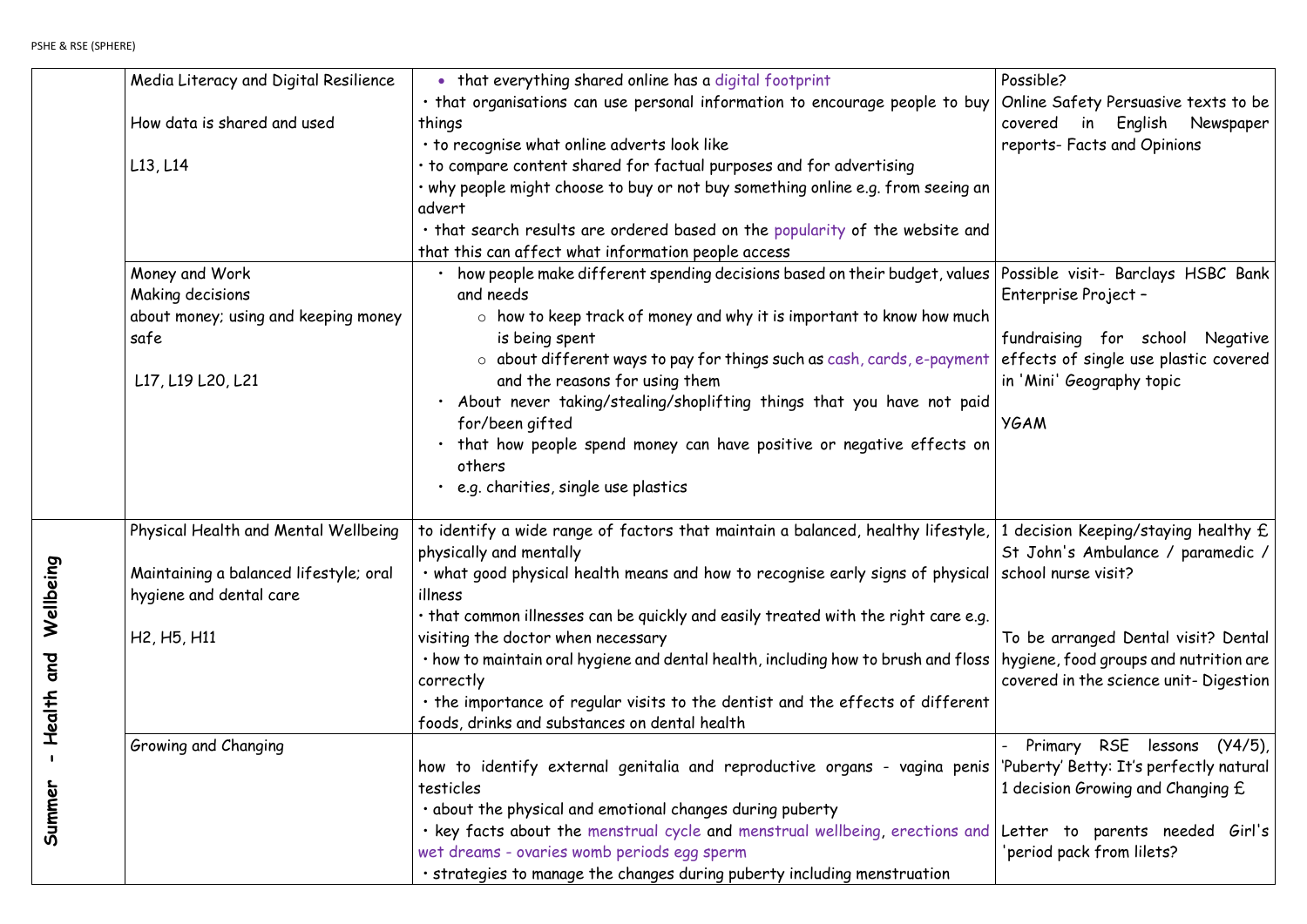|                                   | . the importance of personal hygiene routines during puberty including washing<br>regularly and using deodorant<br>. how to discuss the challenges of puberty with a trusted adult<br>· how to get information, help and advice about puberty                                                                                                                                                     |                                                                           |
|-----------------------------------|---------------------------------------------------------------------------------------------------------------------------------------------------------------------------------------------------------------------------------------------------------------------------------------------------------------------------------------------------------------------------------------------------|---------------------------------------------------------------------------|
| <b>Keeping Safe</b>               | the importance of taking medicines correctly and using household products                                                                                                                                                                                                                                                                                                                         | Drug Wise £ *The PSHE Association<br>will be releasing a drug and alcohol |
| Medicines and household products; | safely                                                                                                                                                                                                                                                                                                                                                                                            | education programme in summer 2022                                        |
| drugs common to everyday life     | · to recognise what is meant by a 'drug'<br>· that drugs common to everyday life (e.g. cigarettes, e-cigarettes/vaping,                                                                                                                                                                                                                                                                           | Visit from a local pharmacist?                                            |
| H10, H38, H40, H46                | alcohol and medicines) can affect health and wellbeing<br>· to identify some of the effects related to different drugs and that all drugs,<br>including medicines, may have side effects<br>. to identify some of the risks associated with drugs common to everyday life<br>. that for some people using drugs can become a habit which is difficult to break<br>· how to ask for help or advice |                                                                           |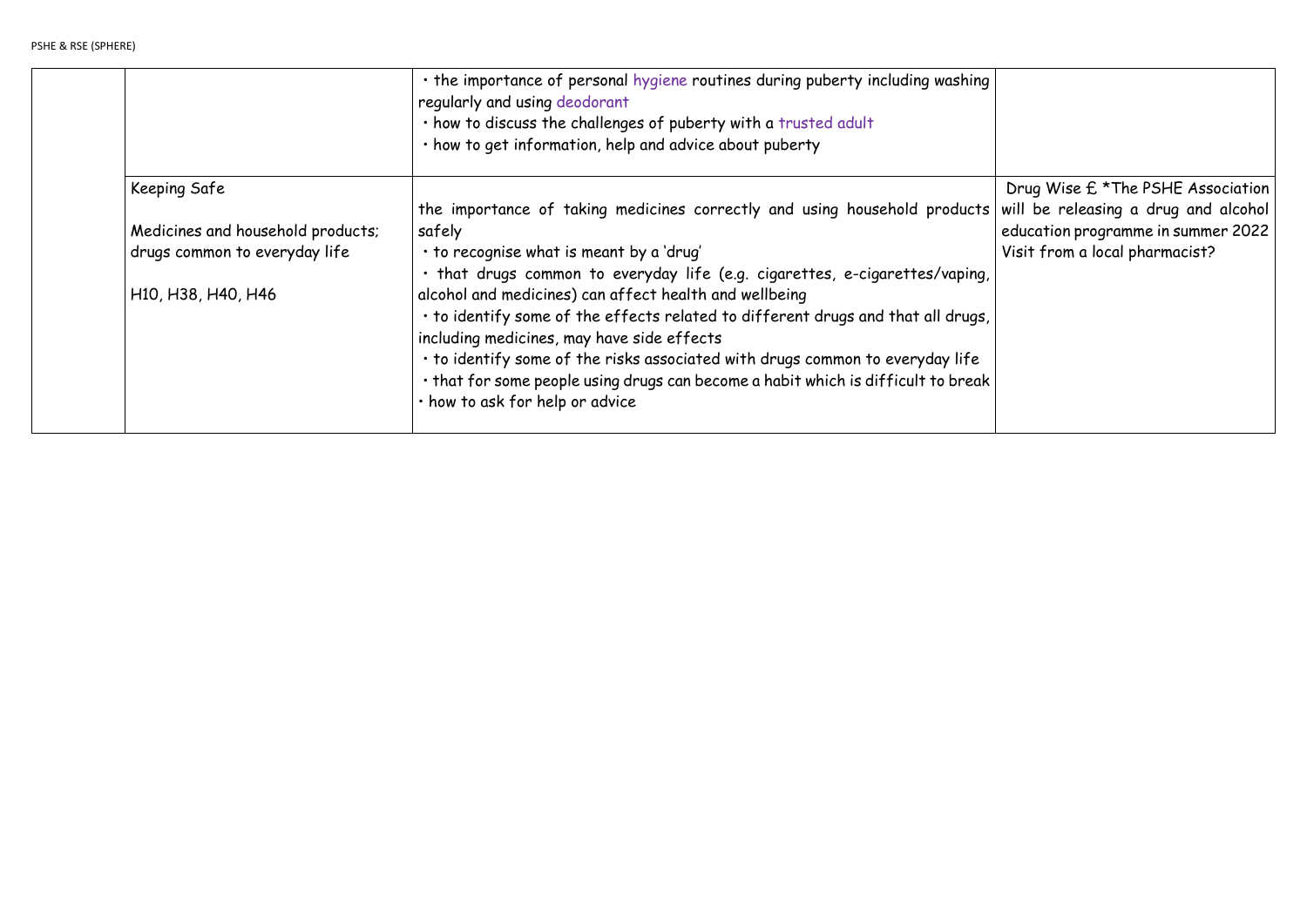|               | Year 5 Medium Term                         |                                                                                                                                                                                                                                                                                                                                                                                                                                                                                                                                                                                                                                                                                                                                                                                                                                                                                                                  |                                                      |
|---------------|--------------------------------------------|------------------------------------------------------------------------------------------------------------------------------------------------------------------------------------------------------------------------------------------------------------------------------------------------------------------------------------------------------------------------------------------------------------------------------------------------------------------------------------------------------------------------------------------------------------------------------------------------------------------------------------------------------------------------------------------------------------------------------------------------------------------------------------------------------------------------------------------------------------------------------------------------------------------|------------------------------------------------------|
| <u>Term</u>   | <u>Topic</u>                               | Knowledge and Skills                                                                                                                                                                                                                                                                                                                                                                                                                                                                                                                                                                                                                                                                                                                                                                                                                                                                                             | Resources / Support                                  |
|               | Families and friendships                   | what makes a healthy friendships and how they make people feel included Premier  league  Stars  KS2<br>(belonging, communication, trustworthiness, empathy)                                                                                                                                                                                                                                                                                                                                                                                                                                                                                                                                                                                                                                                                                                                                                      | <b>Inclusion</b>                                     |
|               | Managing friendships and peer<br>influence | · what makes unhealthy friendships (gangs)<br>· strategies to help someone feel included (collaboration, participation, loyalty,<br>trust)                                                                                                                                                                                                                                                                                                                                                                                                                                                                                                                                                                                                                                                                                                                                                                       | https://pshe-<br>association.org.uk/curriculum-ar    |
| Relationships | R14, R15, R16, R17, R18, R2                | · about peer influence and how it can make people feel or behave (gangs, criminal)<br>activity, using weapons, respect, self esteem, jealousy, anger, fear, anxious)<br>. the impact of the need for peer approval in different situations, including<br>online (peer pressure, gangs, cyber bullying, anti-social behaviour)<br>· strategies to manage peer influence and the need for peer approval e.g. exit<br>strategies, assertive communication (resist, assertive, informed decision)<br>· that it is common for friendships to experience challenges (cooperation,<br>betrayal, pressure)<br>· strategies to positively resolve disputes and reconcile differences in<br>friendships (not through violence, compromise, negotiation)<br>. that friendships can change over time and the benefits of having new and<br>different types of friends, especially when friendships have been a bad influence | resources/resources/premier-<br>league-primary-stars |
| Autumn        |                                            | (personal qualities, identity, gangs, antisocial behaviour)<br>· how to recognise if a friendship is making them feel unsafe, worried, or<br>uncomfortable (bullying, peer pressure, rumours, name calling, homophobic,<br>racism)<br>· when and how to seek support in relation to friendships (communication, advice,<br>perspective)                                                                                                                                                                                                                                                                                                                                                                                                                                                                                                                                                                          |                                                      |
|               | Safe Relationships                         |                                                                                                                                                                                                                                                                                                                                                                                                                                                                                                                                                                                                                                                                                                                                                                                                                                                                                                                  | NEW CONSENT LESSONS                                  |
|               | Physical contact and feeling safe          | to identify what physical touch is acceptable, unacceptable, wanted or unwanted<br>in different situations (comfortable, uncomfortable, private)<br>· how to ask for, give and not give permission for physical contact (consent,                                                                                                                                                                                                                                                                                                                                                                                                                                                                                                                                                                                                                                                                                |                                                      |
|               | R9, R25, R26, R27, R29                     | rights)<br>· how it feels in a person's mind and body when they are uncomfortable (fear,<br>anxiety, anger)<br>· that it is never someone's fault if they have experienced unacceptable contact                                                                                                                                                                                                                                                                                                                                                                                                                                                                                                                                                                                                                                                                                                                  |                                                      |
|               |                                            | (consequence)                                                                                                                                                                                                                                                                                                                                                                                                                                                                                                                                                                                                                                                                                                                                                                                                                                                                                                    |                                                      |

|                               | <u>Resources / Support</u>                                  |
|-------------------------------|-------------------------------------------------------------|
| ł                             | Premier league Stars KS2 PSHE<br><b>Inclusion</b>           |
| ,                             | <u>https://pshe-</u><br>association.org.uk/curriculum-and-  |
| I                             | resources/resources/premier-<br><u>league-primary-stars</u> |
| J                             |                                                             |
|                               |                                                             |
| ,                             |                                                             |
| ٦                             |                                                             |
| l<br>$\overline{\phantom{a}}$ |                                                             |
| n                             |                                                             |
|                               |                                                             |
| ,                             |                                                             |
| l                             | NEW CONSENT LESSONS                                         |
| ,                             |                                                             |
| ,                             |                                                             |
|                               |                                                             |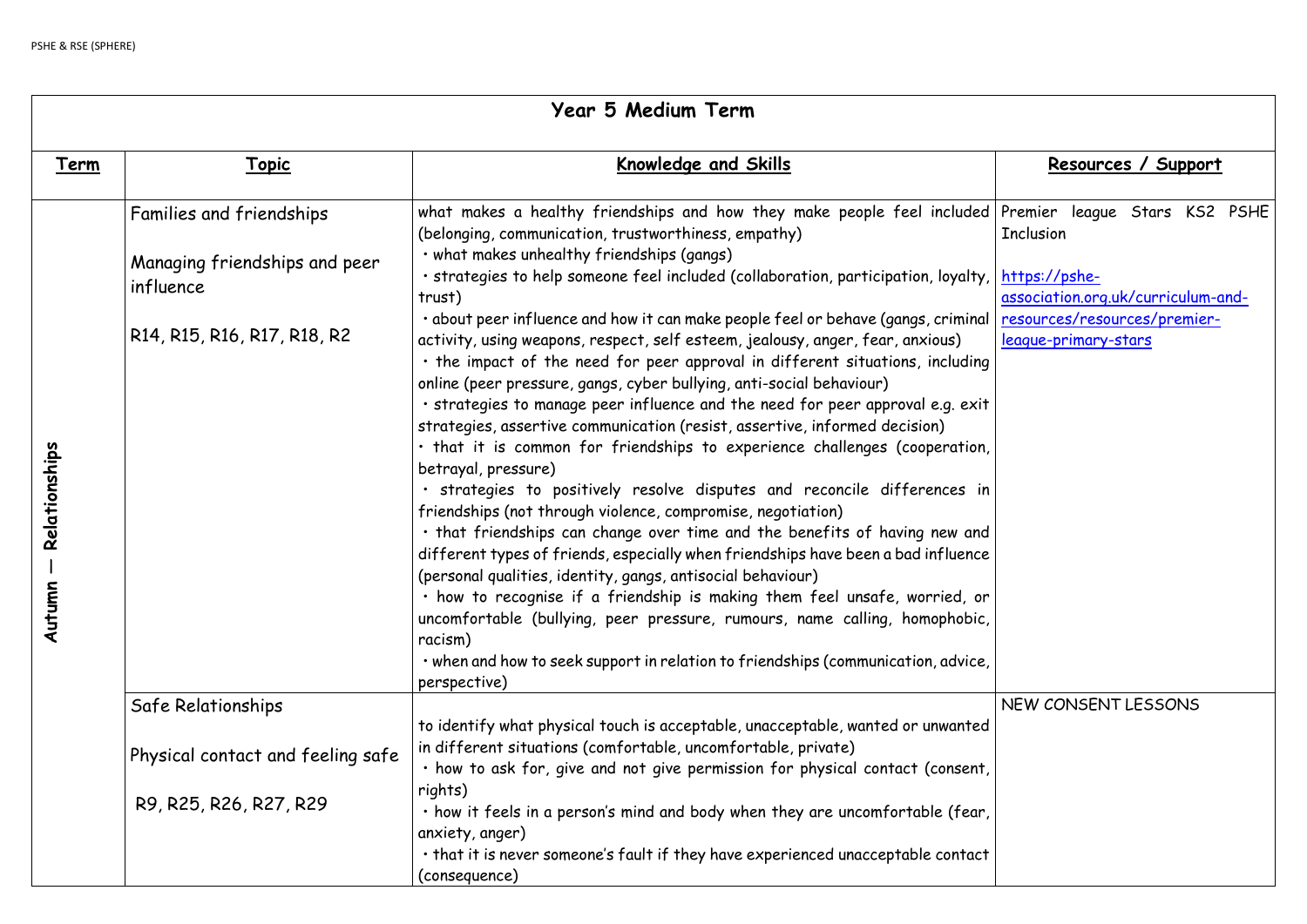|                               |                                                                               | · how to respond to unwanted or unacceptable physical contact (assertive, truth)<br>· that no one should ask them to keep a secret that makes them feel<br>uncomfortable or try to persuade them to keep a secret they are worried about<br>(honesty, advice, responsibility)<br>. whom to tell if they are concerned about unwanted physical contact (trust,<br>confide, safeguarding) CONSENT |
|-------------------------------|-------------------------------------------------------------------------------|-------------------------------------------------------------------------------------------------------------------------------------------------------------------------------------------------------------------------------------------------------------------------------------------------------------------------------------------------------------------------------------------------|
|                               | Respecting Ourselves and Others                                               | to recognise that everyone should be treated equally (discriminate, prejudice,<br>rights, equality, racism, homophobia)                                                                                                                                                                                                                                                                         |
|                               | Responding respectfully to a wide<br>range of people; recognising             | . why it is important to listen and respond respectfully to a wide range of people,<br>including those whose traditions, beliefs and lifestyle are different to their own<br>(informed, culture, faith, similarities/ differences)                                                                                                                                                              |
|                               | prejudice and discrimination                                                  | · what discrimination means and different types of discrimination (racism,<br>sexism, homophobia)                                                                                                                                                                                                                                                                                               |
|                               | R20, R21, R31, R33                                                            | · to identify online bullying and discrimination of groups or individuals (trolling,<br>harassment) Premier League Primary Stars-KS2 Behaviour/relationships Do the<br>right thing Premier League Primary Stars KS2 PSHE Developing values<br>. the impact of discrimination on individuals, groups and wider society (conflict,                                                                |
|                               |                                                                               | self esteem)<br>. ways to safely challenge discrimination . how to report discrimination online<br>(hate crime, anonymous, block)                                                                                                                                                                                                                                                               |
|                               | Belonging to a Community                                                      |                                                                                                                                                                                                                                                                                                                                                                                                 |
| the wider world               | Protecting<br>the<br>environment;<br>compassion towards others<br>L4, L5, L19 | about how resources are allocated and the effect this has on individuals,<br>communities and the environment (need, deprivation, poverty, affluent)<br>. the importance of protecting the environment we live in and how everyday<br>actions can either support (conservation. Recycling, sustainability) or damage it<br>(pollution, vandalism, littering)                                     |
|                               |                                                                               | . the importance of respecting the community and how antisocial behaviour is<br>damaging to the communities we live in<br>. how to show compassion for the environment, animals and other living things                                                                                                                                                                                         |
| $\mathbf{a}$<br>Spring-Living |                                                                               | (endangered, extinct, threatened)<br>. about the way that money is spent and how it affects the environment (finance,<br>financial worry, economy, poverty, recession)<br>. to express their own opinions about their responsibility towards the                                                                                                                                                |
|                               |                                                                               | environment and community (rights, responsibilities)                                                                                                                                                                                                                                                                                                                                            |

| t                        |                                            |
|--------------------------|--------------------------------------------|
|                          |                                            |
|                          |                                            |
|                          |                                            |
| 7                        |                                            |
|                          |                                            |
| ,                        |                                            |
|                          |                                            |
| ζ                        |                                            |
|                          |                                            |
| $\overline{\phantom{a}}$ |                                            |
|                          |                                            |
|                          | Forest School                              |
| ,                        | https://pshe-                              |
| Í                        | association.org.uk/curriculum-and-         |
| t                        | <u>resources/resources/newswise-</u>       |
|                          | <u>news-literacy-project-and-resources</u> |
| s                        |                                            |
|                          | Premier Premium league                     |
| s                        |                                            |
|                          | <u>https://pshe-</u>                       |
| $\overline{\phantom{a}}$ | <u>association.org.uk/curriculum-and-</u>  |
|                          | <u>resources/resources/premier-</u>        |
| 2                        | <u>league-primary-stars</u>                |
|                          | 1 Decision Being responsible               |
|                          | <u>https://pshe-</u>                       |
|                          | <u>association.org.uk/curriculum-and-</u>  |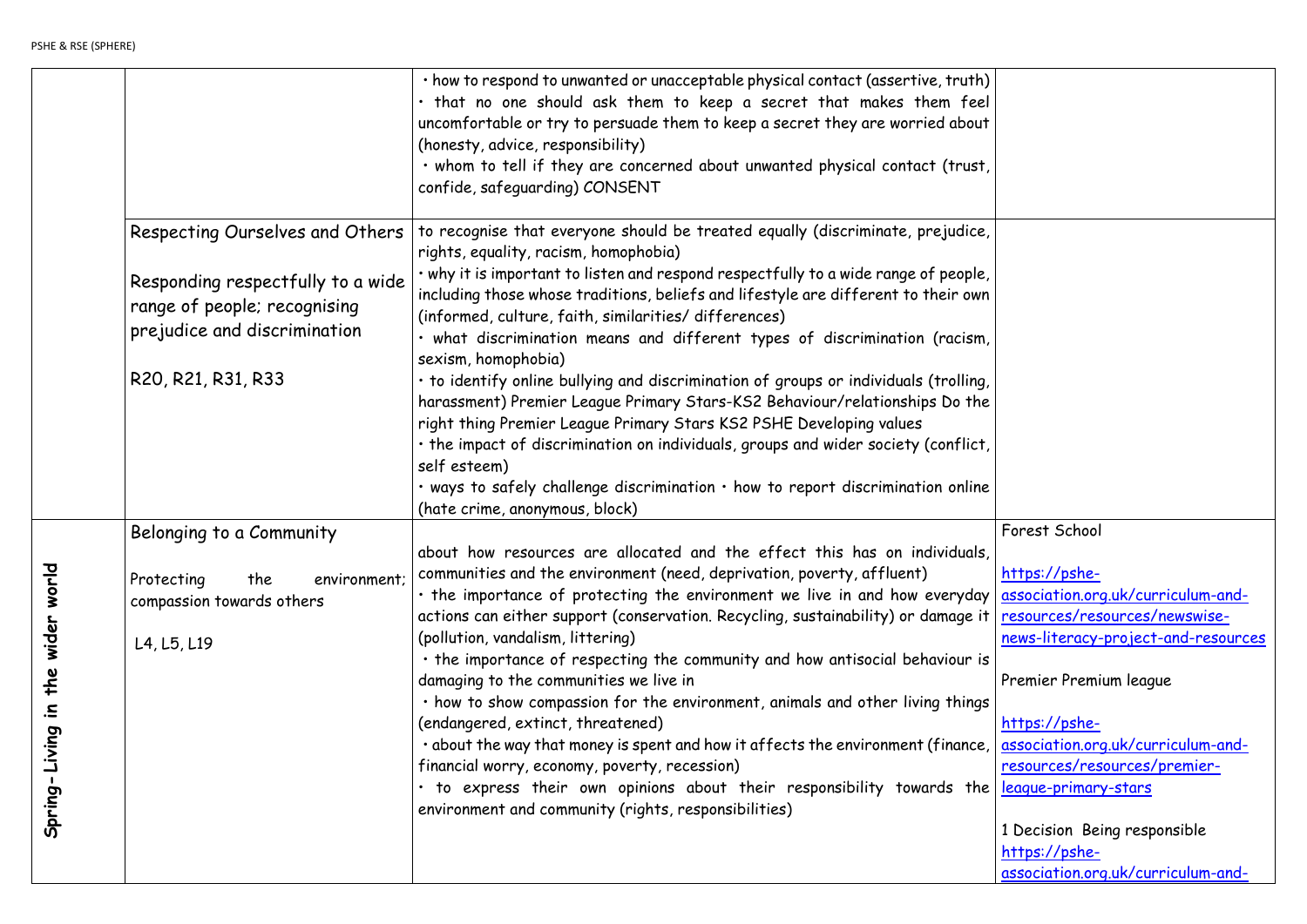|                  | resources/resources/1decision-   |  |  |
|------------------|----------------------------------|--|--|
|                  | primary-pshe-education-resources |  |  |
|                  |                                  |  |  |
|                  |                                  |  |  |
| J                |                                  |  |  |
|                  |                                  |  |  |
| ,                |                                  |  |  |
|                  |                                  |  |  |
| $\cdot$          |                                  |  |  |
|                  |                                  |  |  |
|                  |                                  |  |  |
| $\mathbf{\cdot}$ |                                  |  |  |
|                  |                                  |  |  |
|                  |                                  |  |  |
|                  |                                  |  |  |
|                  |                                  |  |  |
| ,                |                                  |  |  |
|                  |                                  |  |  |
| ١                |                                  |  |  |
| l                |                                  |  |  |
| J                |                                  |  |  |
| ,                |                                  |  |  |
|                  |                                  |  |  |
|                  |                                  |  |  |
|                  |                                  |  |  |
|                  |                                  |  |  |
| ı                |                                  |  |  |
|                  |                                  |  |  |
|                  |                                  |  |  |
|                  |                                  |  |  |
|                  |                                  |  |  |

| Media Literacy and Digital Resilience<br>How information online is targeted;<br>different media types, their role and<br>impact<br>L12, L14 | to identify different types of media and their different purposes e.g. to<br>entertain, inform, persuade or advertise<br>· basic strategies to assess whether content online (e.g. research, news, reviews,<br>blogs) is based on fact, opinion, or is biased<br>. that some media and online content promote stereotypes (stereotypical)<br>· how to assess which search results are more reliable than others (truth,<br>reliability, source)<br>• to recognise unsafe or suspicious content online (genuine, untrustworthy)<br>· how devices store and share information (cookies, personal information,<br>privacy)                                                                                                                                                                                                                                                                   |
|---------------------------------------------------------------------------------------------------------------------------------------------|-------------------------------------------------------------------------------------------------------------------------------------------------------------------------------------------------------------------------------------------------------------------------------------------------------------------------------------------------------------------------------------------------------------------------------------------------------------------------------------------------------------------------------------------------------------------------------------------------------------------------------------------------------------------------------------------------------------------------------------------------------------------------------------------------------------------------------------------------------------------------------------------|
| Money and Work<br>Identifying<br>job<br>interests<br>choices; workplace stereotypes<br>L27, L28, L29, L31, L32                              | to identify jobs that they might like to do in the future (hopes, aspirations,<br>and $ $ hopes, dreams)<br>aspirations; what influences career $ \cdot$ about the role ambition can play in achieving a future career (ambitious, goals)<br>· how or why someone might choose a certain career (personal qualities, likes and<br>dislikes)<br>· about what might influence people's decisions about a job or career, including<br>pay, working conditions, personal interests, strengths and qualities, family,<br>values<br>. the importance of diversity and inclusion to promote people's career<br>opportunities (equal opportunities)<br>. about stereotyping in the workplace, its impact and how to challenge it<br>(discrimination, sexism, racism, homophobia, culture)<br>. that there is a variety of routes into work e.g. college, apprenticeships,<br>university, training |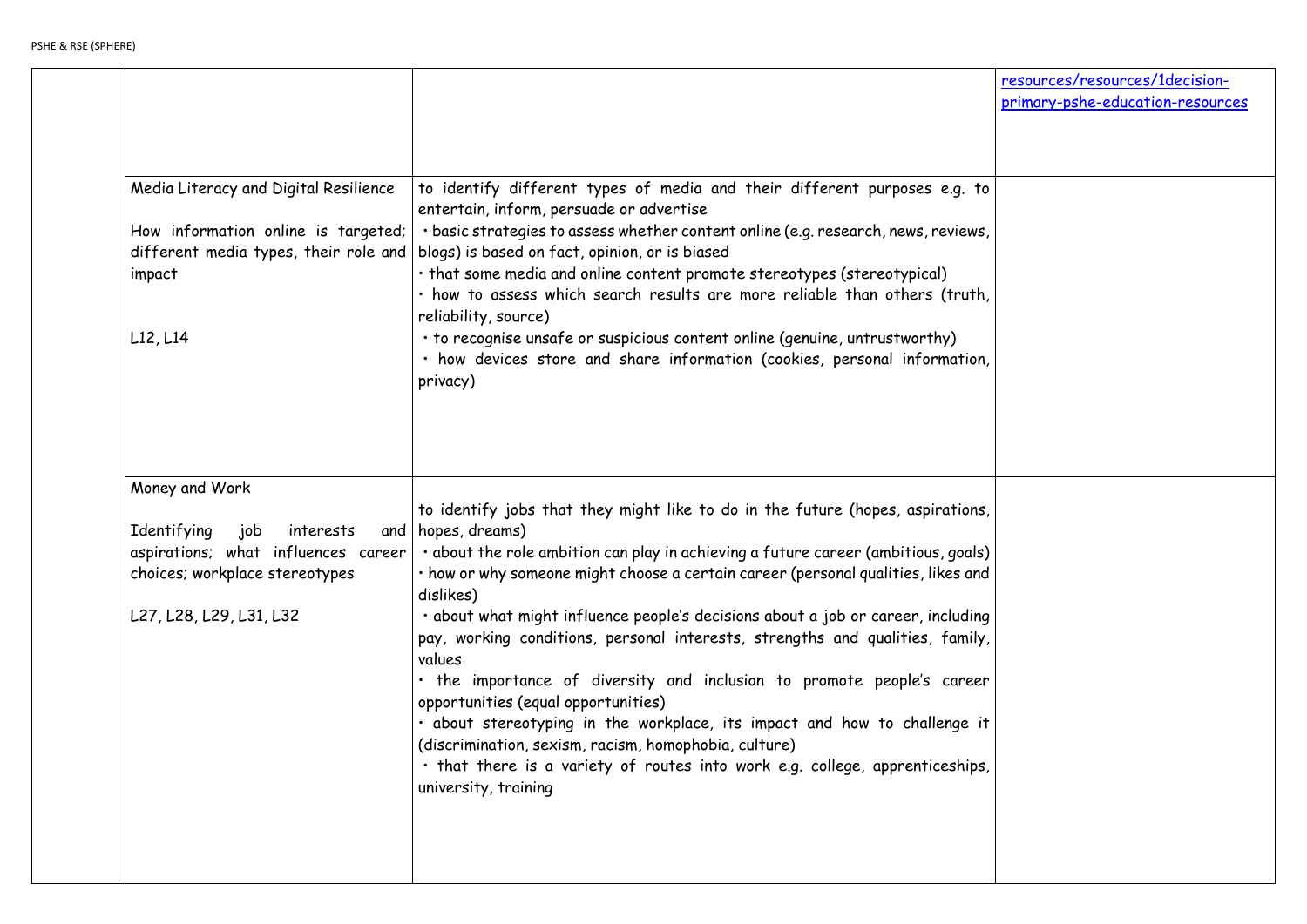| Physical Health and Mental Wellbeing                                        |                                                                                                                                                                                                          |
|-----------------------------------------------------------------------------|----------------------------------------------------------------------------------------------------------------------------------------------------------------------------------------------------------|
|                                                                             | how sleep contributes to a healthy lifestyle (energy, concentration, mental<br>health)                                                                                                                   |
| Healthy sleep habits; sun safety;<br>medicines, vaccinations, immunisations | · healthy sleep strategies and how to maintain them (routines, sleep deprivation,<br>duration, quality)                                                                                                  |
| and allergies                                                               | . about the benefits of being outdoors and in the sun for physical and mental<br>health (vitamin D, depression, mood)                                                                                    |
| H8, H9, H10, H12                                                            | · how to manage risk in relation to sun exposure, including skin damage and heat<br>stroke (SPF, ultra-violet, UVB rays, skin cancer, dehydration)                                                       |
|                                                                             | how medicines can contribute to health and how allergies can be managed (safe<br>use of medicines)                                                                                                       |
|                                                                             | . that some diseases can be prevented by vaccinations and immunisations<br>(vaccination, immune, injection)                                                                                              |
|                                                                             | • that bacteria and viruses can affect health (virus, germ, infection, infectious)<br>. how they can prevent the spread of bacteria and viruses with everyday hygiene<br>routines (hygienic, contagious) |
|                                                                             | . to recognise the shared responsibility of keeping a clean environment (rights,<br>responsibilities)                                                                                                    |
| Growing and Changing                                                        |                                                                                                                                                                                                          |
|                                                                             | about personal identity and what contributes to it, including race, sex, gender,                                                                                                                         |
| Personal identity; recognising<br>individuality and different qualities;    | family, faith, culture, hobbies, likes/dislikes<br>. that for some people their gender identity does not correspond with their                                                                           |
| mental wellbeing                                                            | biological sex (transgender, identity, identify)                                                                                                                                                         |
| H16, H25, H26, H27                                                          | . how to recognise, respect and express their individuality and personal qualities<br>(self-identity, self-esteem, image, personal qualities)                                                            |
|                                                                             | . ways to boost their mood and improve emotional wellbeing                                                                                                                                               |
|                                                                             | . about the link between participating in interests, hobbies and community<br>groups and mental wellbeing (personal interests, talents, community, belonging)                                            |
|                                                                             |                                                                                                                                                                                                          |
|                                                                             |                                                                                                                                                                                                          |
|                                                                             |                                                                                                                                                                                                          |
|                                                                             |                                                                                                                                                                                                          |
|                                                                             |                                                                                                                                                                                                          |
|                                                                             |                                                                                                                                                                                                          |
|                                                                             |                                                                                                                                                                                                          |

| I                        | Lifeguards? Visitor?                      |
|--------------------------|-------------------------------------------|
|                          | <u>https://pshe-</u>                      |
| $\mathbf{r}$             | <u>association.org.uk/curriculum-and-</u> |
|                          | <u>resources/resources/sleep-factor-</u>  |
| I                        | <u>lesson-plans-powerpoints</u>           |
|                          | UNICEF Rights and Responsibilities        |
| $\overline{\phantom{a}}$ | Wellbeing lessons                         |
| S                        |                                           |
|                          |                                           |
| $\overline{\phantom{a}}$ |                                           |
|                          |                                           |
| ,                        |                                           |
|                          | Mental health & Wellbeing KS2 Year        |
| ,                        | 5 & 6                                     |
| ŋ                        | <u> https://pshe-</u>                     |
|                          | <u>association.org.uk/curriculum-and-</u> |
| S                        | <u>resources/resources/mental-health-</u> |
|                          | and-emotional-wellbeing-powerpoint        |
|                          | metro Charity                             |
|                          | LGBTQ Allsorts                            |
|                          | <b>Educator Solutions</b>                 |
|                          | Self Esteem & Resilience                  |
|                          | <u>https://pshe-</u>                      |
|                          | <u>association.org.uk/curriculum-and-</u> |
|                          | <u>resources/resources/premier-</u>       |
|                          | <u>league-primary-stars</u>               |
|                          |                                           |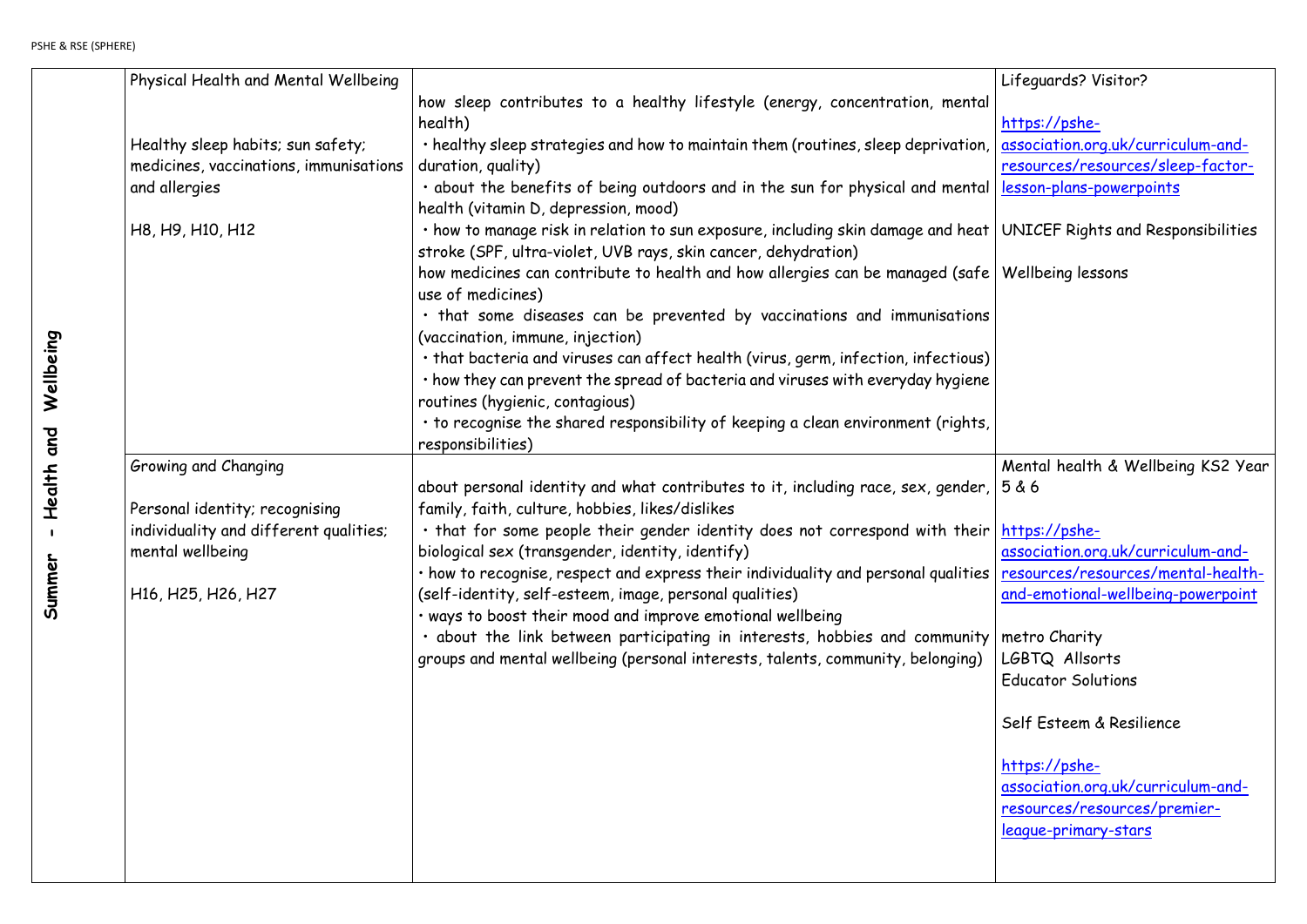| Keeping Safe                          |                                                                                              |
|---------------------------------------|----------------------------------------------------------------------------------------------|
|                                       | to identify when situations are becoming risky, unsafe or an emergency                       |
| Keeping safe in different situations, | (dangerous, hazardous)) i.e setting something on fire and the fire spreading                 |
| including responding in emergencies,  | · to identify occasions where they can help take responsibility for their own                |
| first aid and FGM                     | safety and that of others (hazards)                                                          |
|                                       | • to identify the dangers associated with open water and how to keep themselves              |
| H38, H43, H44, H45                    | and others safe                                                                              |
|                                       | . to identify the dangers associated with railway lines and how to keep                      |
|                                       | themselves and others safe                                                                   |
|                                       | · to differentiate between positive risk taking (e.g. trying a challenging new               |
|                                       | sport) and dangerous behaviour (consequences, chances, threat)                               |
|                                       | · how to be safe when using a bike (bike ability sessions)                                   |
|                                       | . how to deal with common injuries using basic first aid techniques (first aid               |
|                                       | training)                                                                                    |
|                                       | . how to respond in an emergency including making themselves and others safe                 |
|                                       | if possible and when and how to contact different emergency services (999, 911)              |
|                                       | $\cdot$ that female genital mutilation (FGM) is against British law <sup>1</sup> (FGM, human |
|                                       | rights)                                                                                      |
|                                       | . what to do and whom to tell if they think they or someone they know might be               |
|                                       | at risk of FGM {SEE BELOW} (safeguarding, trust, concern)                                    |
|                                       |                                                                                              |
|                                       |                                                                                              |
|                                       |                                                                                              |

<sup>1</sup> Teaching about FGM could be included in units on health, keeping safe, safe relationships, privacy, body parts (including external genitalia). See our Addressing FGM in schools information sheet for further information

|                          | <b>British Red Cross</b>            |
|--------------------------|-------------------------------------|
| I                        |                                     |
|                          | First Aid?                          |
| ١                        |                                     |
|                          | <b>YGAM resources</b>               |
| ;                        |                                     |
|                          | https://pshe-                       |
| J                        | association.org.uk/content/gambling |
|                          |                                     |
| I                        |                                     |
|                          |                                     |
|                          |                                     |
| l                        |                                     |
|                          |                                     |
| $\overline{\phantom{a}}$ |                                     |
| )<br>1                   |                                     |
|                          |                                     |
| $\overline{\phantom{a}}$ |                                     |
|                          |                                     |
|                          |                                     |
|                          |                                     |
|                          |                                     |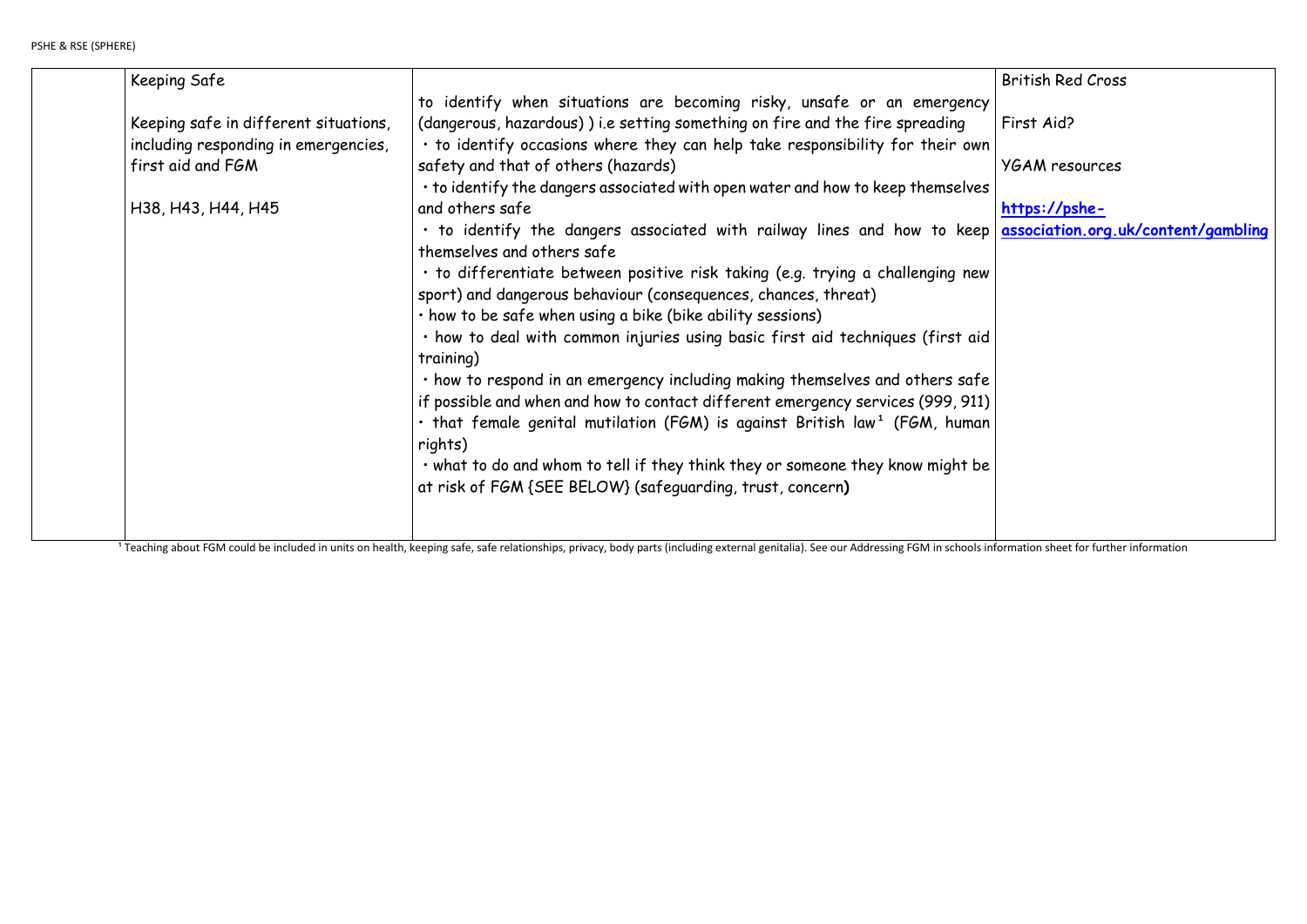| Year 6 Medium Term                                                                                                                         |                                                                                                                                                                                                                                                                                                                                                                                                                                                                                                                                                                                                                                                                                                                                                                                                                                                                                                                                                                                                                                                                                                                                                                                                                                                                                                                                                                                     |                                                                               |  |
|--------------------------------------------------------------------------------------------------------------------------------------------|-------------------------------------------------------------------------------------------------------------------------------------------------------------------------------------------------------------------------------------------------------------------------------------------------------------------------------------------------------------------------------------------------------------------------------------------------------------------------------------------------------------------------------------------------------------------------------------------------------------------------------------------------------------------------------------------------------------------------------------------------------------------------------------------------------------------------------------------------------------------------------------------------------------------------------------------------------------------------------------------------------------------------------------------------------------------------------------------------------------------------------------------------------------------------------------------------------------------------------------------------------------------------------------------------------------------------------------------------------------------------------------|-------------------------------------------------------------------------------|--|
| <u> Topic</u>                                                                                                                              | <b>Knowledge and Skills</b>                                                                                                                                                                                                                                                                                                                                                                                                                                                                                                                                                                                                                                                                                                                                                                                                                                                                                                                                                                                                                                                                                                                                                                                                                                                                                                                                                         | Resources / Support                                                           |  |
| Families and friendships<br>Attraction to others; romantic<br>relationships; civil partnership<br>and marriage<br>: R1, R2, R3, R4, R5, R7 | what it means to be attracted to someone and different kinds of loving   Lgbtg<br>relationships (E.g. children are made aware of different types of relationships<br>and families)<br>. that people who love each other can be of any gender, ethnicity or faith (E.g.<br>heterosexual, homosexual and LGBT relationships are also explored)<br>. the difference between gender identity and sexual orientation and everyone's<br>right to be loved (E.g. children are taught that some people identify as different<br>genders or even consider themselves genderless)<br>. about the qualities of healthy relationships that help individuals flourish (E.g.<br>taught the difference between healthy and unhealthy relationships. Children are<br>also taught that friendships can change when they move to secondary school)<br>. ways in which couples show their love and commitment to one another, including<br>those who are not married or who live apart (E.g. Many of our children's parents<br>won't be married but they need to be taught that this doesn't make their parent's<br>relationship any less important)<br>. what marriage and civil partnership mean e.g. a legal declaration of commitment<br>made by two adults<br>. that people have the right to choose whom they marry or whether to get married<br>. that to force anyone into marriage is illegal | <b>Allsorts</b><br><b>Educator Solutions</b>                                  |  |
|                                                                                                                                            |                                                                                                                                                                                                                                                                                                                                                                                                                                                                                                                                                                                                                                                                                                                                                                                                                                                                                                                                                                                                                                                                                                                                                                                                                                                                                                                                                                                     | . how and where to report forced marriage or ask for help if they are worried |  |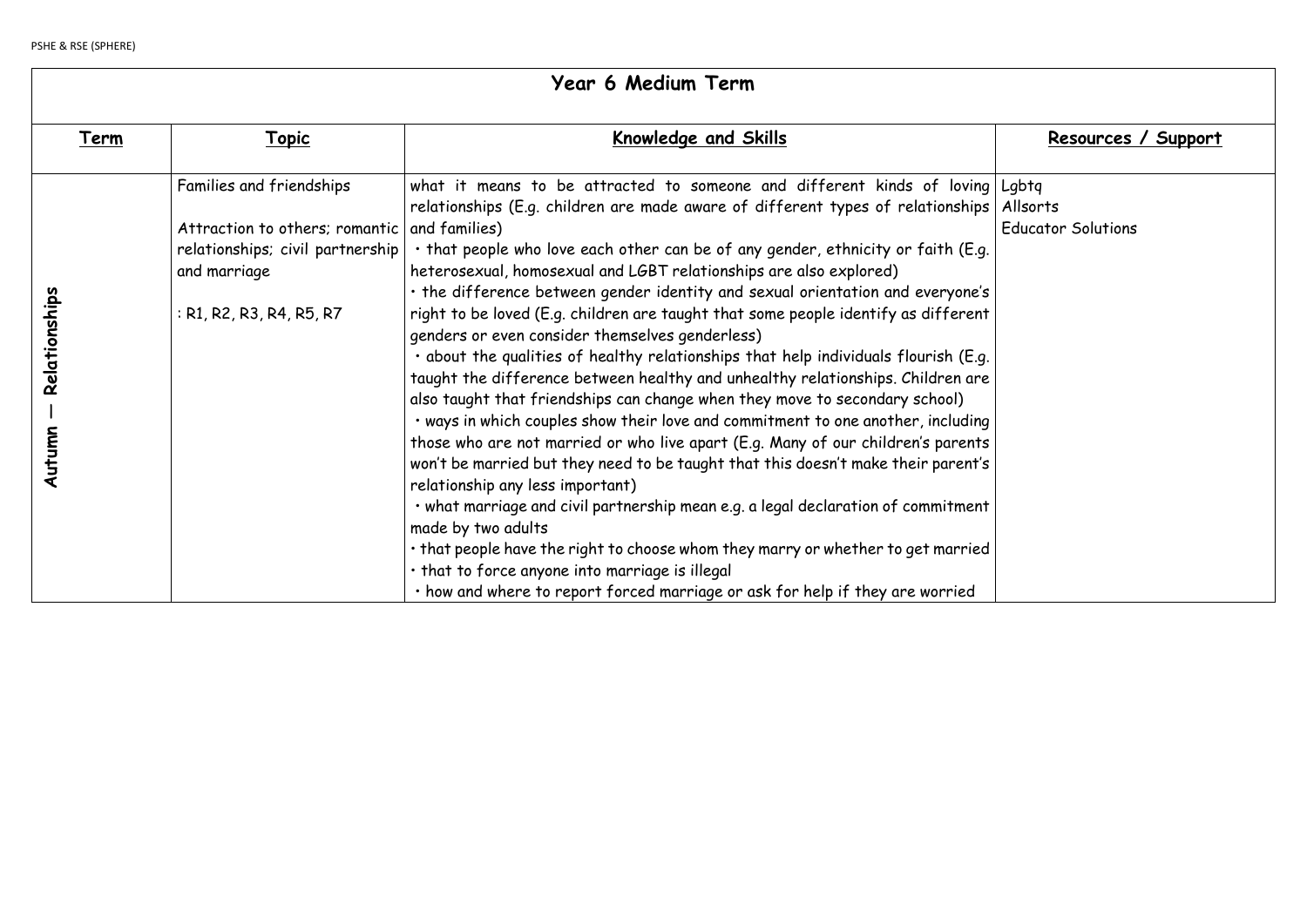| $\overline{\mathbf{S}}$       | NEW CONSENT<br>POLICE |
|-------------------------------|-----------------------|
|                               | <b>HARRY POTTER</b>   |
| 3<br>$\overline{\phantom{0}}$ | DAVID LAW             |
|                               |                       |
| t                             |                       |
| $\overline{\mathbf{c}}$       |                       |
| 1                             |                       |
|                               |                       |
| $\ddot{\phantom{0}}$          |                       |
| $\mathfrak{c}$                |                       |
|                               |                       |
| $\overline{\mathbf{c}}$       |                       |
| $\overline{\prime}$           |                       |
|                               |                       |
|                               |                       |
| t                             |                       |
| Ł                             |                       |
|                               |                       |
| $\big)$                       |                       |
| r                             |                       |
| Ł                             |                       |
|                               |                       |
|                               |                       |
|                               |                       |
|                               |                       |
| Ł<br>k                        |                       |
|                               |                       |
|                               |                       |
| s                             |                       |
| $\overline{\mathbf{c}}$       |                       |
|                               |                       |
| $\circ$                       |                       |
|                               |                       |
| $\overline{\mathbf{c}}$       |                       |
|                               |                       |

|                                              | Safe Relationships                                                                                                            | to compare the features of a healthy and unhealthy friendship (BBC active<br>resource)                                                                                                                                                                                                                                                                                                                                                                                                                                                                                                                                                                                                                                                                                                                                                                                                                                                                                       |
|----------------------------------------------|-------------------------------------------------------------------------------------------------------------------------------|------------------------------------------------------------------------------------------------------------------------------------------------------------------------------------------------------------------------------------------------------------------------------------------------------------------------------------------------------------------------------------------------------------------------------------------------------------------------------------------------------------------------------------------------------------------------------------------------------------------------------------------------------------------------------------------------------------------------------------------------------------------------------------------------------------------------------------------------------------------------------------------------------------------------------------------------------------------------------|
|                                              | Recognising and managing pressure;<br>consent in different situations<br>R26, R28, R29                                        | • about the shared responsibility if someone is put under pressure to do something<br>dangerous and something goes wrong (E.g. Gang/using weapons. PCSO to deliver<br>session on gangs and grooming)                                                                                                                                                                                                                                                                                                                                                                                                                                                                                                                                                                                                                                                                                                                                                                         |
|                                              |                                                                                                                               | · strategies to respond to pressure from friends including online (E.g. taught<br>through online bullying and online safety. We have had issues with children's use<br>of social media and outside issues that are brought into school are dealt with in a<br>timely manner)                                                                                                                                                                                                                                                                                                                                                                                                                                                                                                                                                                                                                                                                                                 |
|                                              |                                                                                                                               | $\cdot$ how to assess the risk of different online 'challenges' and 'dares' (E.g.<br>Honeysuckle provides a booklet for children to take home- this is covered. We go<br>through it together in class)                                                                                                                                                                                                                                                                                                                                                                                                                                                                                                                                                                                                                                                                                                                                                                       |
|                                              |                                                                                                                               | • how to recognise and respond to pressure from others to do something unsafe<br>or that makes them feel worried or uncomfortable (Gang workshop-Bobby<br>Production)                                                                                                                                                                                                                                                                                                                                                                                                                                                                                                                                                                                                                                                                                                                                                                                                        |
|                                              |                                                                                                                               | • how to get advice and report concerns about personal safety, including online<br>• what consent means and how to seek and give/not give permission in different<br>situations                                                                                                                                                                                                                                                                                                                                                                                                                                                                                                                                                                                                                                                                                                                                                                                              |
|                                              | Respecting<br>Ourselves<br>Others<br>Expressing<br>opinions<br>and                                                            | and about the link between values and behaviour and how to be a positive role model (promoted<br>regularly as part of regular teaching practice)<br>· how to discuss issues respectfully (E.g. this is taught and promoted by holding regular debate)<br>· how to listen to and respect other points of view (promoted regularly as part of regular<br>teaching practice)                                                                                                                                                                                                                                                                                                                                                                                                                                                                                                                                                                                                    |
|                                              | respecting other points<br>$of \vert$<br>including<br>view,<br>topical issues                                                 | . how to constructively challenge points of view they disagree with (E.g. this is taught and<br>discussing   promoted by holding regular debate)<br>· ways to participate effectively in discussions online and manage conflict or disagreements                                                                                                                                                                                                                                                                                                                                                                                                                                                                                                                                                                                                                                                                                                                             |
| wider<br>the<br>ui buivi<br>world<br>Spring- | R30, R34<br>Belonging to a Community<br>Valuing<br>diversity;<br>discrimination and stereotypes PoS<br>Refs: L8, L9, L10, R21 | about the benefits of safe internet use e.g. learning, connecting and communicating · how and<br>why images online might be manipulated, altered, orfaked (Taught through SRE, alongside work<br>challenging   completed on self-esteem and body image)<br>· how to recognise when images might have been altered (see above)<br>. why people choose to communicate through social media and some of the risks and challenges<br>of doing so (Links to online bullying and social media disputes) · that social media sites have age<br>restrictions and regulations for use<br>. the reasons why some media and online content is not appropriate for children<br>. how online content can be designed to manipulate people's emotions and encourage them to<br>read or share things<br>. about sharing things online, including rules and laws relating to this<br>$\cdot$ how to recognise what is appropriate to share online $\cdot$ how to report inappropriate online |
|                                              |                                                                                                                               | content or contact                                                                                                                                                                                                                                                                                                                                                                                                                                                                                                                                                                                                                                                                                                                                                                                                                                                                                                                                                           |